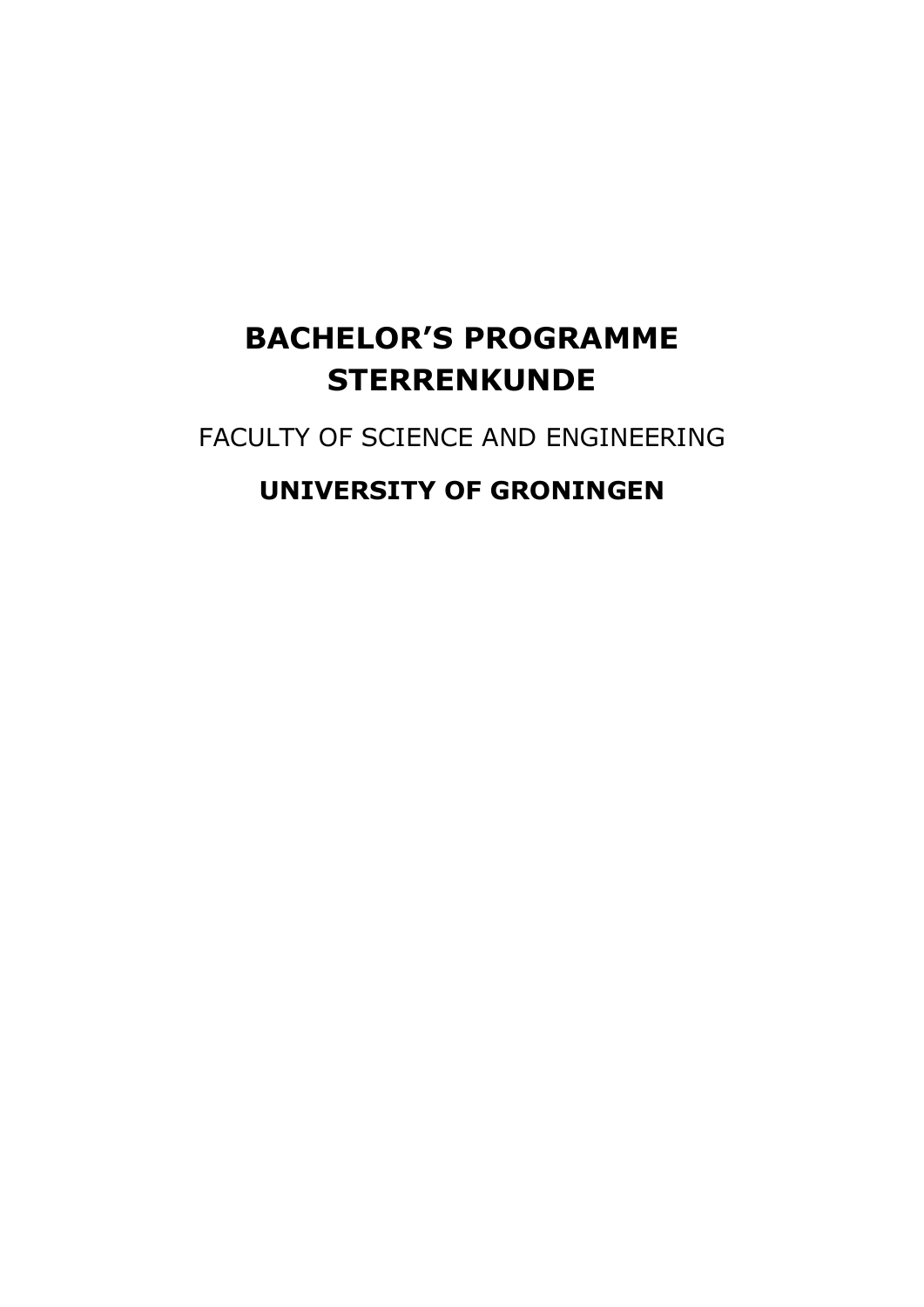QANU Catharijnesingel 56 PO Box 8035 3503 RA Utrecht The Netherlands

Phone: +31 (0) 30 230 3100 E-mail: support@qanu.nl Internet: www.qanu.nl

Project number: Q0727

#### © 2019 QANU

Text and numerical material from this publication may be reproduced in print, by photocopying or by any other means with the permission of QANU if the source is mentioned.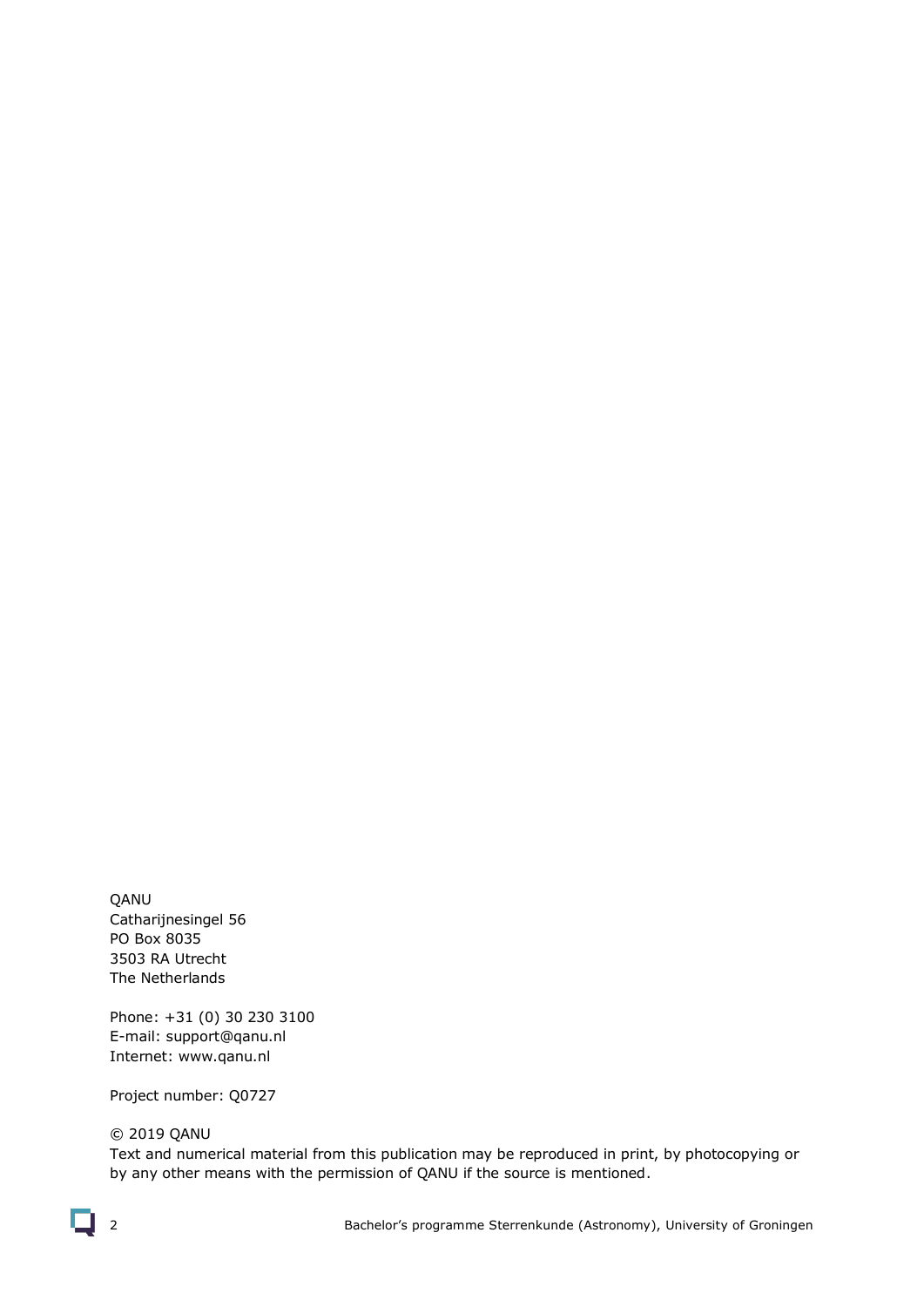### CONTENTS

| REPORT ON THE BACHELOR'S PROGRAMME ASTRONOMY OF UNIVERSITY OF GRONINGEN |
|-------------------------------------------------------------------------|
|                                                                         |
|                                                                         |
|                                                                         |
|                                                                         |
|                                                                         |
| DESCRIPTION OF THE STANDARDS FROM THE ASSESSMENT FRAMEWORK FOR LIMITED  |
|                                                                         |
|                                                                         |
|                                                                         |
|                                                                         |
|                                                                         |
|                                                                         |

This report was finalised on 1 October 2019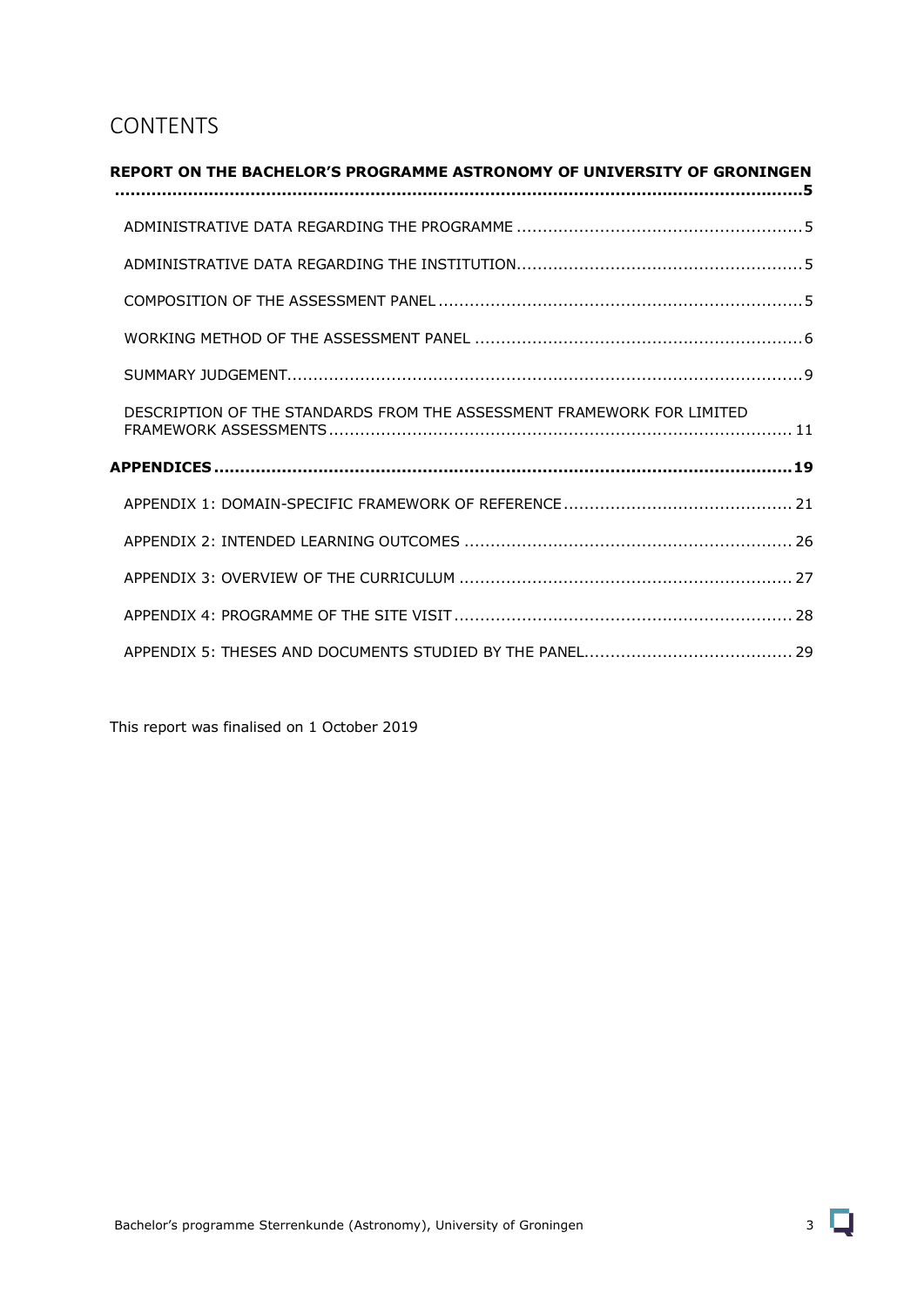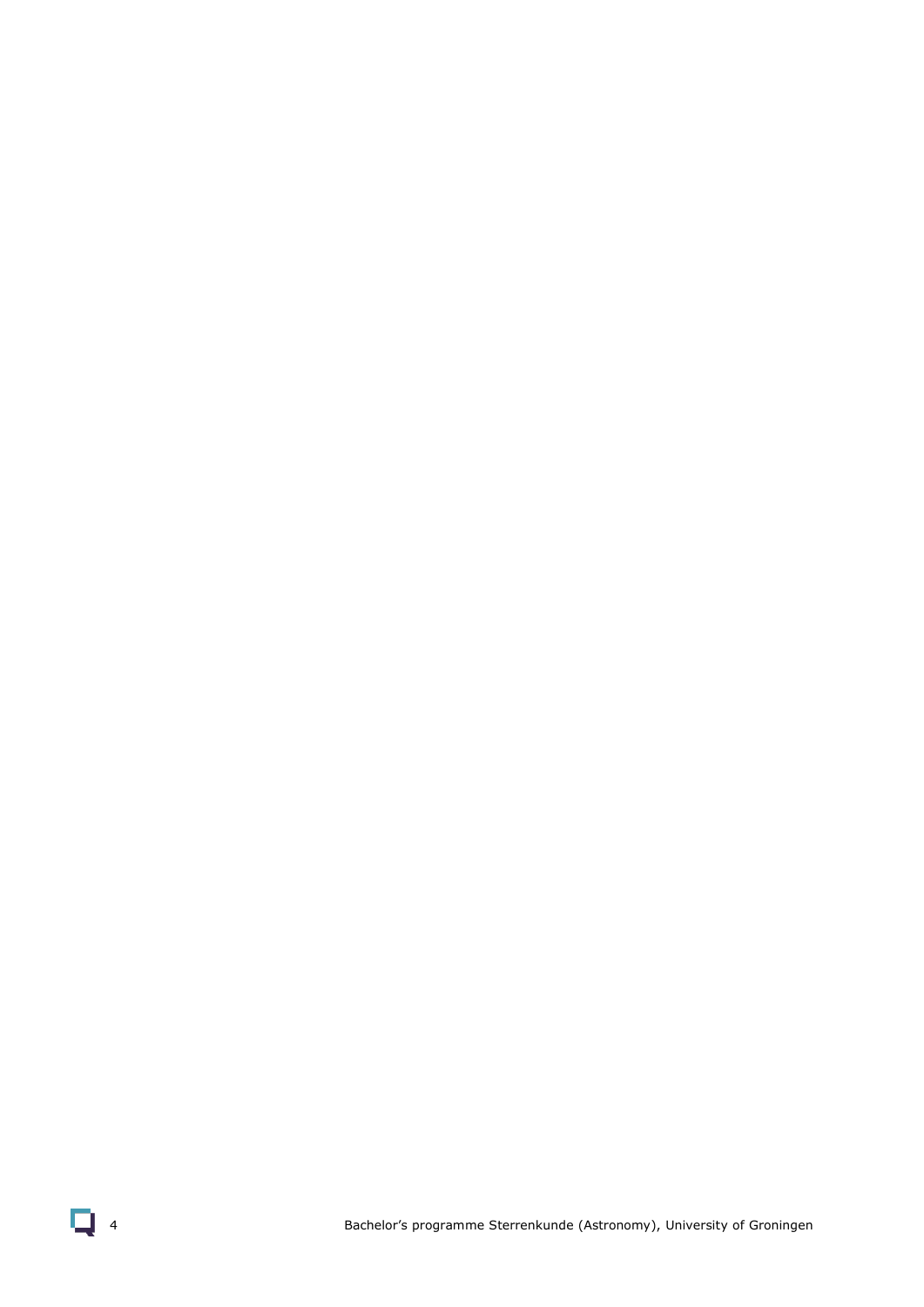## <span id="page-4-0"></span>**REPORT ON THE BACHELOR'S PROGRAMME ASTRONOMY OF UNIVERSITY OF GRONINGEN**

This report takes the NVAO's Assessment Framework for the Higher Education Accreditation System of the Netherlands for limited programme assessments as a starting point (September 2018).

### <span id="page-4-1"></span>ADMINISTRATIVE DATA REGARDING THE PROGRAMME

#### **Bachelor's programme Astronomy**

Name of the programme: Sterrenkunde (Astronomy) CROHO number: 50205 Level of the programme: bachelor's Orientation of the programme: academic Number of credits: 180 EC Specialisations or tracks: Location: Groningen Mode of study: The study: the study of study: Language of instruction: English Submission deadline NVAO: 01/11/2019

The visit of the assessment panel Physics and Astronomy to the Faculty of Science and Engineering of University of Groningen took place on 13, 14 and 15 May 2019.

### <span id="page-4-2"></span>ADMINISTRATIVE DATA REGARDING THE INSTITUTION

Name of the institution: University of Groningen Status of the institution: example in the institution in the status of the institution of the institution of the institution of the institution of the institution of the institution of the institution of the institution of Result institutional quality assurance assessment: positive

### <span id="page-4-3"></span>COMPOSITION OF THE ASSESSMENT PANEL

The NVAO has approved the composition of the panel on 1 February 2019. The panel that assessed the bachelor's programme Astronomy consisted of:

- Prof. dr. R. (Reinder) Coehoorn, full professor at the Eindhoven University of Technology, on the Physics and Application of Nanosystems. He is affiliated to the research group Molecular Materials and Nanosystems, in the Department of Applied Physics [chair];
- Prof. dr. M.J. (Margriet) Van Bael, professor at the Department of Physics and Astronomy of the Faculty of Science of the KU Leuven (Belgium);
- Prof. dr. G. (Garrelt) Mellema, professor at the Department of Astronomy of Stockholm University (Sweden);
- Prof. dr. S. (Sjoerd) Stallinga, professor and head of the Department Imaging Physics of Delft University of Technology;
- J. (Jeffrey) van der Gucht BSc, master's student Physics and Astronomy at Radboud University [student member].

The panel was supported by dr. B.M. (Barbara) van Balen, who acted as secretary.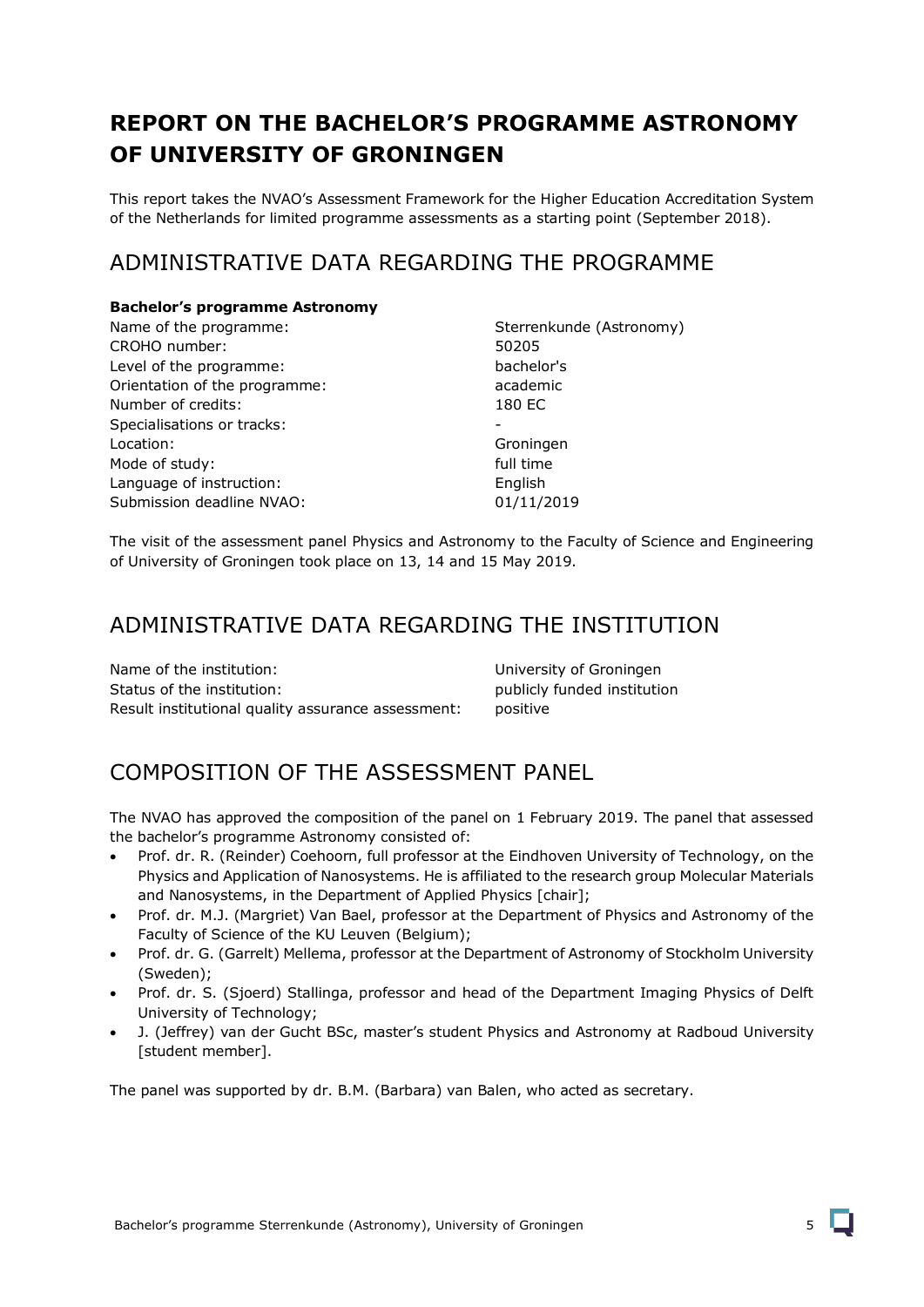### <span id="page-5-0"></span>WORKING METHOD OF THE ASSESSMENT PANEL

The bachelor's programme Astronomy at the Faculty of Science and Engineering of University of Groningen was part of the cluster assessment Physics and Astronomy. Between April 2019 and June 2019 the panel assessed 17 programmes at 5 universities.

#### *Panel members*

The panel consisted of the following members:

- Prof. dr. R. (Reinder) Coehoorn, full professor at the Eindhoven University of Technology, on the Physics and Application of Nanosystems. He is affiliated to the research group Molecular Materials and Nanosystems, in the Department of Applied Physics [chair];
- Prof. dr. M.J. (Margriet) Van Bael, professor at the Department of Physics and Astronomy of the Faculty of Science of the KU Leuven (Belgium);
- Prof. dr. H. A.J. (Harro) Meijer, professor of Isotope Physics, chairman of the Centrum voor Isotopen Onderzoek (CIO) and director of the Energy and Sustainability Research Institute Groningen at University of Groningen;
- Prof. dr. G. (Garrelt) Mellema, professor at the Department of Astronomy of Stockholm University (Sweden);
- Prof. dr. S. (Sjoerd) Stallinga, professor and head of the Department Imaging Physics of Delft University of Technology;
- Prof. dr. G. (Geert) Vanpaemel, professor for History of Science and Science Communication at KU Leuven Belgium);
- J. (Jeffrey) van der Gucht BSc, master's student Physics and Astronomy at Radboud University [student member];
- B. N. R. (Bram) Lap BSc, master's student Astronomy at University of Groningen [student member];
- L. (Laura) Scheffer BSc, master's student Physics at Utrecht University [student member].

For each site visit, assessment panel members were selected based on their expertise, availability and independence.

The QANU project manager for the cluster assessment was Peter Hildering MSc. He acted as secretary in the site visit of Leiden University and Utrecht University. In order to assure the consistency of assessment within the cluster, the project manager was present at the panel discussion leading to the preliminary findings at all site visits and reviewed all draft reports. Dr. Barbara van Balen acted as secretary in the site visits of University of Groningen and the University of Amsterdam/Vrije Universiteit Amsterdam, and drs. Mariëtte Huisjes was secretary at Radboud University. The project manager and the secretaries regularly discussed the assessment process and outcomes.

#### *Preparation*

On 15 March 2019, the panel chair was briefed by the project manager on the tasks and working method of the assessment panel and more specifically its role, as well as use of the assessment framework.

A preparatory panel meeting was organised on 12 May 2019. During this meeting, the panel members received instruction on the tasks and working method and the use of the assessment framework. The panel also discussed their working method and the domain specific framework.

A schedule for the site visit was composed. Prior to the site visit, representative partners for the various interviews were selected. See Appendix 4 for the final schedule.

Before the site visit, the programmes wrote self-evaluation reports of the programmes and sent these to the project manager. He checked these on quality and completeness, and sent them to the panel members. The panel members studied the self-evaluation reports and formulated initial questions and remarks, as well as positive aspects of the programmes.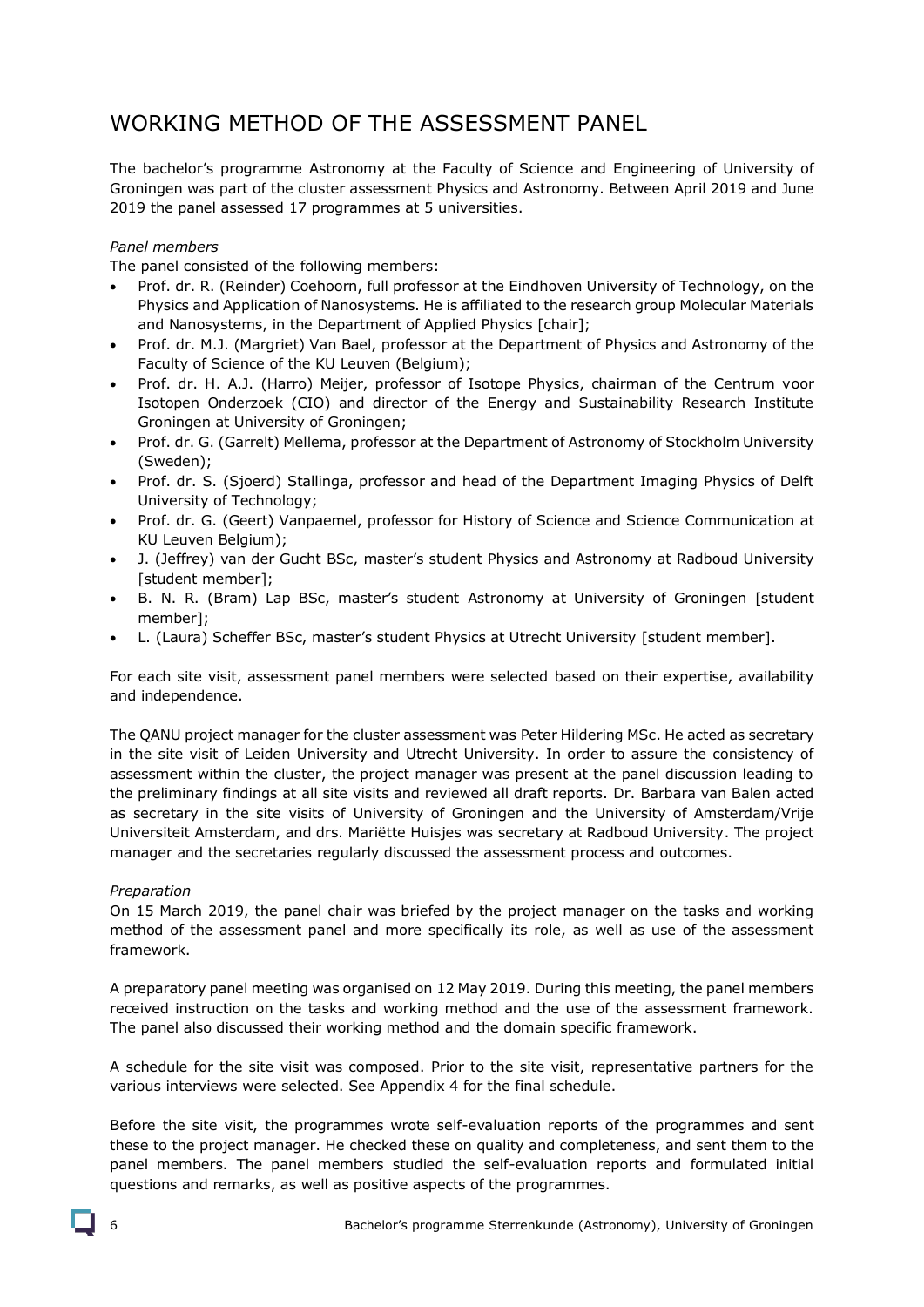The panel also studied a selection of theses. The panel studied the work and the assessment forms of 10 students, based on a provided list of graduates between 2017-2018. For this selection, the panel used the opportunity to select a lower number of theses as described in the NVAO framework when there is significant overlap between the assessed programmes in a single site visit. In the case of the bachelor's programme Astronomy, this overlap consists of a shared Board of Examiners with the master's programme Astronomy, as well as alignment of assessment procedures with the (Applied) Physics Board of Examiners and an overlap in teaching staff between all six programmes. A variety of topics and tracks and a diversity of examiners were included in the selection. The project manager and panel chair assured that the distribution of grades in the selection matched the distribution of grades of all available theses.

#### *Site visit*

The site visit to University of Groningen took place on 13, 14 and 15 May 2019.

At the start of the site visit, the panel discussed its initial findings on the self-evaluation reports and the theses, as well as the division of tasks during the site visit.

During the site visit, the panel studied additional materials about the programmes and exams, as well as minutes of the Programme Committee and the Board of Examiners. An overview of these materials can be found in Appendix 5. The panel conducted interviews with representatives of the programmes: students and staff members, the programme's management, alumni and representatives of the Board of Examiners. It also offered students and staff members an opportunity for confidential discussion during a consultation hour. No requests for private consultation were received.

The panel used the final part of the site visit to discuss its findings in an internal meeting. Afterwards, the panel chair publicly presented the panel's preliminary findings and general observations.

#### *Report*

After the site visit, the secretary wrote a draft report based on the panel's findings and submitted it to the project manager for peer assessment. Subsequently, the secretary sent the report to the panel. After processing the panel members' feedback, the project manager sent the draft reports to the faculty in order to have these checked for factual irregularities. The project manager discussed the ensuing comments with the panel's chair and changes were implemented accordingly. The report was then finalised and sent to the Faculty of Science and Engineering and University Board.

#### *Definition of judgements standards*

In accordance with the NVAO's Assessment framework for limited programme assessments, the panel used the following definitions for the assessment of the standards:

#### **Generic quality**

The quality that, from an international perspective, may reasonably be expected from a higher education Associate Degree, Bachelor's or Master's programme.

#### **Meets the standard**

The programme meets the generic quality standard.

#### **Partially meets the standard**

The programme meets the generic quality standard to a significant extent, but improvements are required in order to fully meet the standard.

#### **Does not meet the standard**

The programme does not meet the generic quality standard.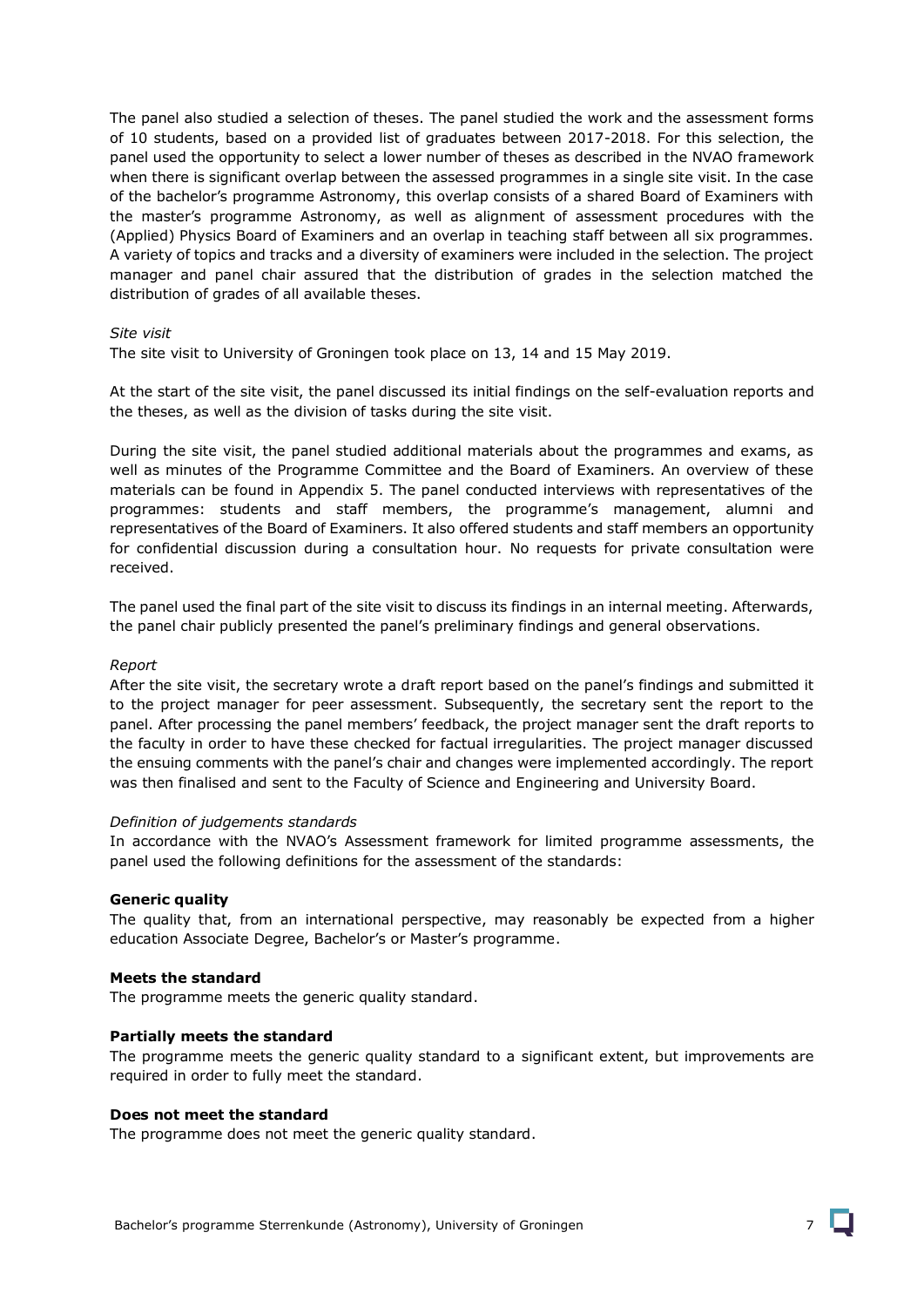The panel used the following definitions for the assessment of the programme as a whole:

#### **Positive**

The programme meets all the standards.

#### **Conditionally positive**

The programme meets standard 1 and partially meets a maximum of two standards, with the imposition of conditions being recommended by the panel.

#### **Negative**

In the following situations:

- The programme fails to meet one or more standards;

- The programme partially meets standard 1;

- The programme partially meets one or two standards, without the imposition of conditions being recommended by the panel;

- The programme partially meets three or more standards.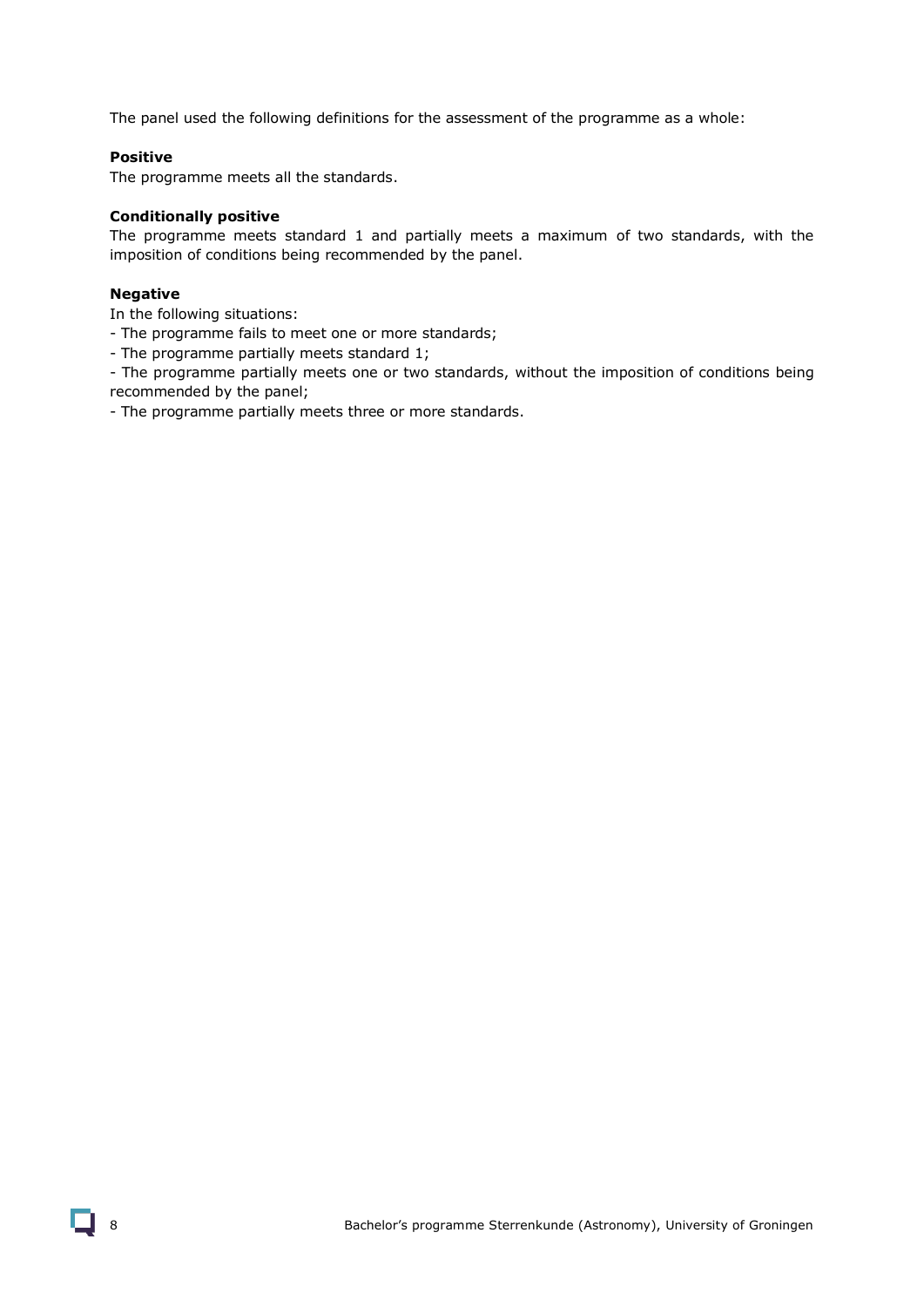### <span id="page-8-0"></span>SUMMARY JUDGEMENT

#### *Standard 1*

In the Faculty's vision, astronomy is an empirical science aimed at understanding and describing the universe on the basis of quantitative observations. In line with this vision, the bachelor's degree programme Astronomy aims to produce astronomers and astrophysicists with a solid basic knowledge of astronomy and physics and a fundamental understanding of astrophysical processes, along with a strong foundation of competences, skills and technological know-how.

The programme described intended learning outcomes (ILOs) within the framework of the Dublin Descriptors. The panel established that the ILOs are formulated in line with its vision and mission and sufficiently indicate what could be expected from students at a bachelor's level. The ILOs reflect the content, level and orientation of the bachelor's programme and match the professional field. The panel appreciates that the programme's vision is broader than the boundaries of the discipline and established that this vision is translated into programme objectives leading to a thorough preparation for a successful start to various master's degree programmes while also creating possibilities for a career outside academia. The panel feels, however, that the vision could be more explicit about the link of the discipline to societal goals.

#### *Standard 2*

The astronomy curriculum is composed of a core major and a 30 EC minor. The major represents 150 EC, including the bachelor's research project of 15 EC. The level and breadth of the programme gradually shift from basic and broad to more advanced and specialised courses, with continuous attention being paid to acquiring and improving skills. The curriculum is organised along four learning lines: basic physics, basic mathematics, astronomy and skills. A considerable part of the programme consists of mathematics and physics courses followed at the same level as the mathematics and physics students. The programme concludes with a bachelor's research project of 15 EC, which is carried out in one of the research groups at the Kapteyn Astronomical Institute, SRON or ASTRON.

The panel appreciates the room created for a minor, particularly because the size of 30 EC gives the students the opportunity to do it abroad. However, some of the courses in the minor, such as cosmology, are relevant for all students, which forces those who choose another minor to follow these courses on an extracurricular basis. The panel advises that the programme management reconsiders the position of these courses in the curriculum.

Courses are generally taught in the form of lectures, with various levels of student-teacher interactivity. Active participation by the students is promoted and expected in the tutorials and during practical work and other group-based work forms. The panel very much appreciates the strong involvement of the study association and recognises the added value of its additional didactic activities. However, the panel also sees the risk that these educational activities could take the role of skills education that belongs in the core curriculum. It advises the programme management to ensure that the activities offered by the study association remain purely extracurricular in addition to the skills education offered within the programme.

The curriculum is based on well-defined learning lines. The quality of the teaching staff is good. The programme is feasible, as the success rates of the students are in line with the national averages in sciences programmes. The choice to offer the programme in English is sufficiently substantiated according to the panel.

The facilities of the Astronomy programmes are excellent and add to their quality in the panel's opinion. The panel encourages the management of the Faculty to keep these facilities at the same high level.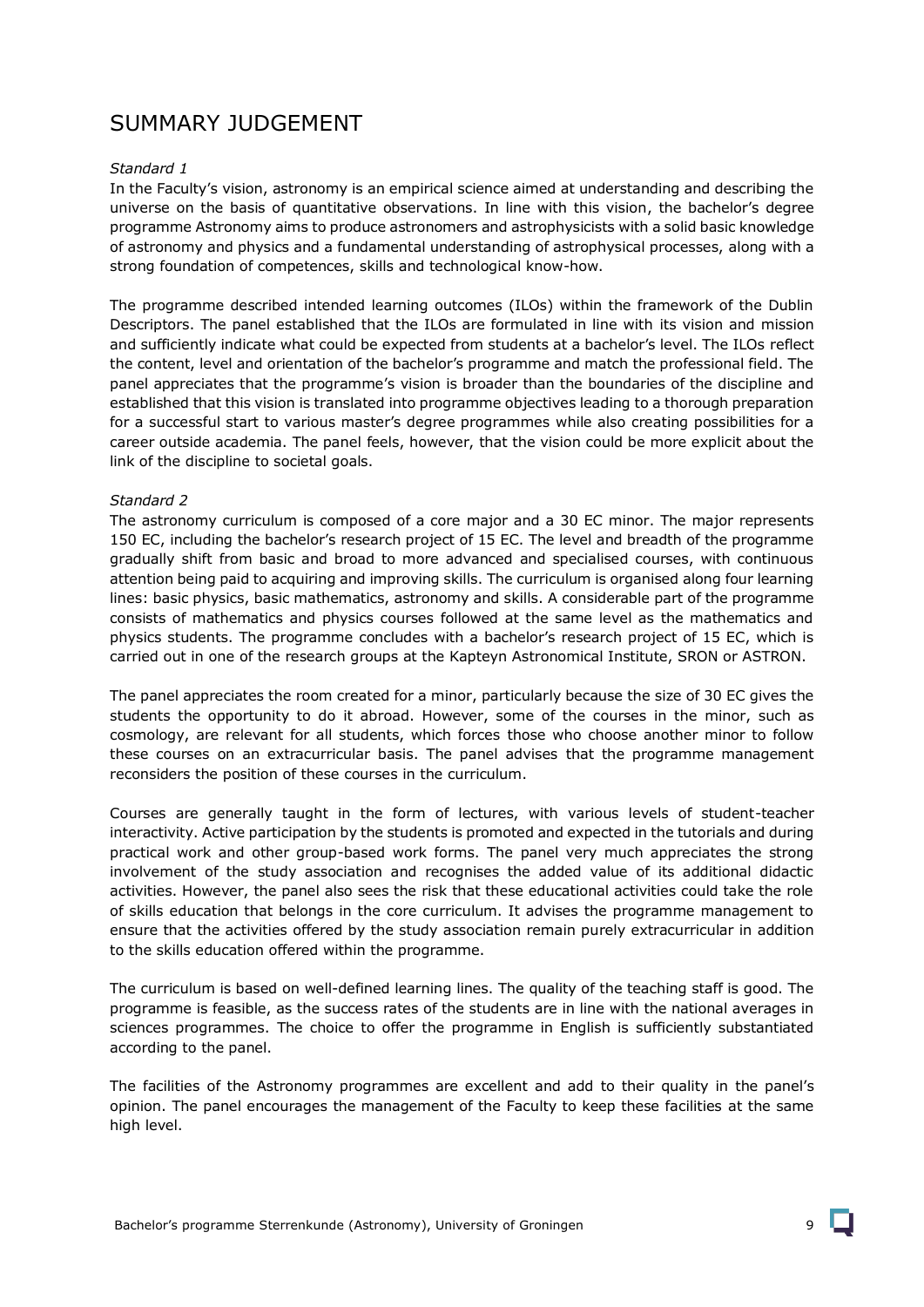#### *Standard 3*

The programme director drafts an assessment plan annually at the programme level. In addition, a Course Unit Assessment Overview (CUAO) is available for each course. The programme uses different modes of assessment, such as multiple-choice and written exams, assignments, oral exams, presentations, reports and research projects. The preferred assessment method gradually shifts towards methods more suited to assessing higher levels of knowledge and skills, reaching the level of independent creation during the research project.

The panel finds the assessment system and policy adequately developed and implemented. The courses use a variety of assessment methods, which are aligned with the learning outcomes and the curriculum. The procedures are transparent for teachers and students.

The panel is positive about the way the Board of Examiners is performing its tasks. The role of the BoE has obviously been extended and improved in the assessment period. The panel concluded that the examinations, tests and thesis assessment are transparent, valid and reliable. It particularly values the Course Unit Assessment Overviews for all courses.

#### *Standard 4*

The panel verified the alignment between programme's intended learning outcomes and the courses and exams in the curriculum. It concluded that this alignment ensures that graduates have achieved the intended learning outcomes. It studied a selection of ten bachelor's theses and their assessments. They showed that the minimum level required for a bachelor's programme astronomy had been reached and often exceeded.

The panel assesses the standards from the *Assessment framework for limited programme assessments* in the following way:

#### *Bachelor's programme Astronomy*

| Standard 1: Intended learning outcomes    | meets the standard |
|-------------------------------------------|--------------------|
| Standard 2: Teaching-learning environment | meets the standard |
| Standard 3: Student assessment            | meets the standard |
| Standard 4: Achieved learning outcomes    | meets the standard |
| General conclusion                        | positive           |

The chair of the panel, prof. dr. Reinder Coehoorn, and the secretary, dr. Barbara van Balen, hereby declare that all panel members have studied this report and that they agree with the judgements laid down in the it. They confirm that the assessment has been conducted in accordance with the demands relating to independence.

Date: 1 October 2019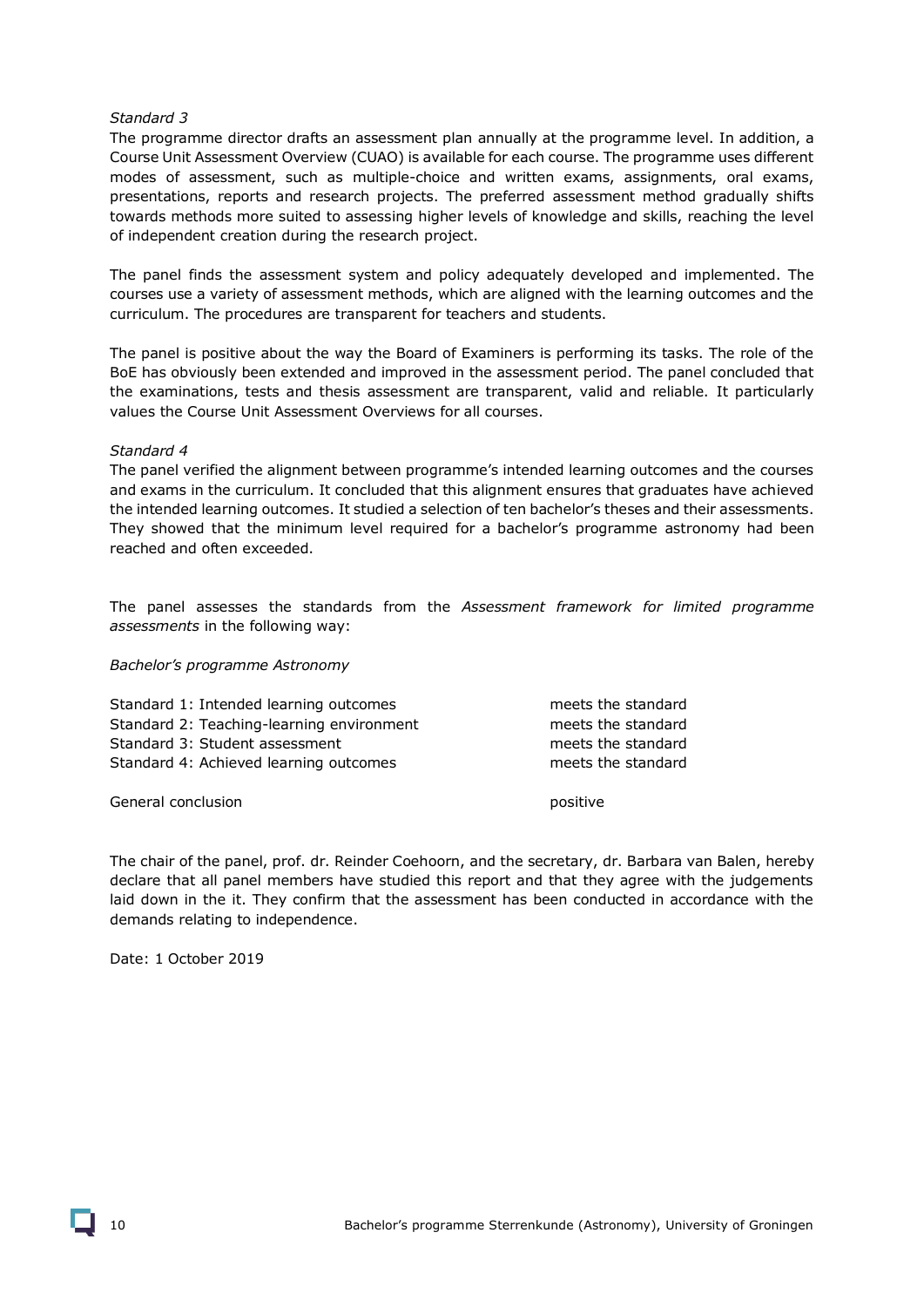### <span id="page-10-0"></span>DESCRIPTION OF THE STANDARDS FROM THE ASSESSMENT FRAMEWORK FOR LIMITED FRAMEWORK ASSESSMENTS

The bachelor's degree programme Sterrenkunde (international name: Astronomy) is provided by the Faculty of Science and Engineering of the University of Groningen. This Faculty also offers the bachelor's degree programmes Physics and Applied Physics and the master's programmes Physics, Applied Physics and Astronomy which are also being assessed in this cluster assessment. This report concerns the assessment of the bachelor's degree programme Astronomy; the assessments of the other bachelor's and the master's degree programmes are described in separate reports.

The Faculty of Science and Engineering (FSE) is a large faculty, its programmes in research and education range from nanomaterials and bio-machinery to astronomy and also includes mathematics, pharmacy, neurosciences, computer science and biology. Research at FSE is carried out in a number of institutes. The research institute which is particularly relevant for astronomy is the Kapteyn Astronomical Institute (Kapteyn).

All bachelor's degree programmes of the FSE are organised in the Undergraduate School of Science and Engineering (USSE), which is managed by the director together with the programme directors of the respective programmes.

#### **Standard 1: Intended learning outcomes**

The intended learning outcomes tie in with the level and orientation of the programme; they are geared to the expectations of the professional field, the discipline, and international requirements.

#### **Findings**

In the Faculty's vision, astronomy is an empirical science aimed at understanding and describing the universe on the basis of quantitative observations. In line with this vision, the bachelor's degree programme Astronomy aims to produce astronomers and astrophysicists with a solid basic knowledge of astronomy and physics and a fundamental understanding of astrophysical processes, along with a strong foundation of the competences, skills and technological know-how necessary to pursue a career in astronomical research, and specifically to prepare the students for the master's degree programme in astronomy. The future generation of astronomers should be able to operate beyond and across disciplinary boundaries, according to the programme management. The bachelor's programme Astronomy of the University of Groningen is one of two Astronomy bachelor's programmes offered in the Netherlands (the other one is offered by Leiden University). The University of Groningen, together with the space scientists of SRON, located in the same building, has one of the largest concentration of astronomers in the Netherlands. In the panel's view, this gives the programme a good position. The programme obviously fulfils a need: the student intake increased from 19 in 2013 to 69 in 2018.

The programme described intended learning outcomes (ILOs) within the framework of the Dublin Descriptors (see Appendix 2). The panel established that the ILOs are formulated in line with the mission and sufficiently indicate what could be expected from students at a bachelor's level. The ILOs reflect the content, level and orientation of the bachelor's programme and match the professional field. The distinction between the ILOs of the bachelor's and the master's programme is clear. The programme has aligned its intended learning outcomes with the domain-specific reference framework (Appendix 1). This framework is used by all Physics and Astronomy programmes in the Netherlands. It was developed in a joint process at the European level (Tuning Physics) to align the Physics and Astronomy programmes at an international level. The ILOs use the Dublin descriptors to describe the knowledge, insights and skills that each bachelor's student in either Physics or Astronomy should acquire, regardless of his or her specialisation. The panel established that there is an alignment of the Physics and Astronomy programmes at a European level.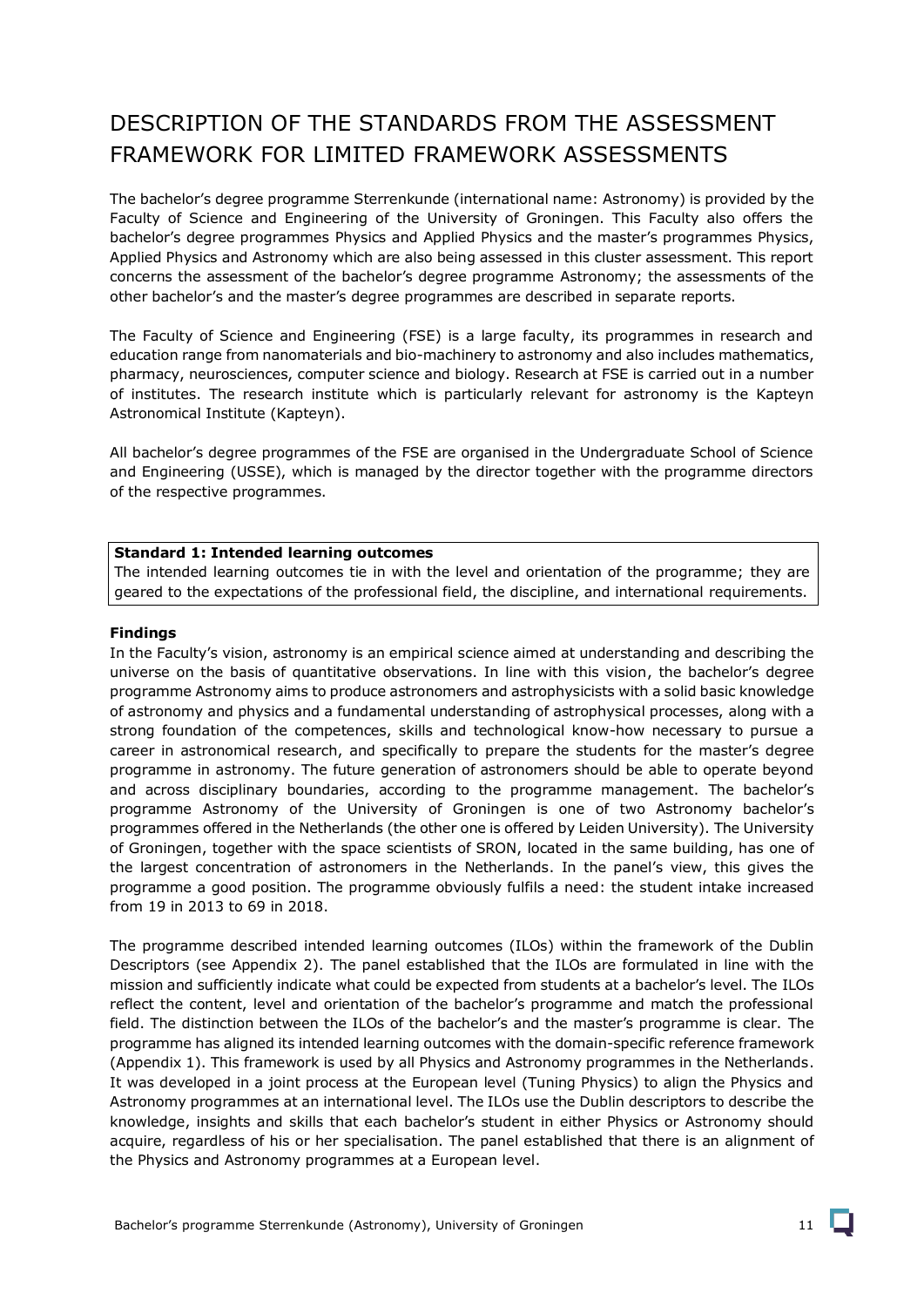The programme is primarily designed to prepare students for enrolling in a follow-up master's degree programme in Astronomy and adjacent fields. It also allows alumni to start a career outside academia. According to the management, the programme is a good preparation for a non-academic career through its emphasis on frequently sought-after analytical and problem-solving skills, combined with state-of-the art computational skills.

#### **Considerations**

The panel concluded that the ILOs of the bachelor's degree programme Astronomy meet the Dutch qualification framework and the international standards as indicated by the alignment with the domain-specific framework for Physics, Applied Physics and Astronomy. They sufficiently indicate the academic bachelor's level.

The panel appreciates that the vision of the programme is broader than the boundaries of the discipline and established that this vision is translated into programme objectives leading to a thorough preparation for a successful start of various master's degree programmes and also creates possibilities for a career outside academia.

#### **Conclusion**

*Bachelor's programme Astronomy:* the panel assesses Standard 1 as 'meets the standard'.

#### **Standard 2: Teaching-learning environment**

The curriculum, the teaching-learning environment and the quality of the teaching staff enable the incoming students to achieve the intended learning outcomes.

#### **Findings**

The Astronomy curriculum is composed of a core major and a 30 EC minor. The major represents 150 EC, including the bachelor's research project of 15 EC. The level and breadth of the programme gradually shift from basic and broad to more advanced and specialised courses, with continuous attention being paid to acquiring and improving skills. The curriculum is organised along four learning lines:

- Basic physics: Mechanics & Relativity, Electricity & Magnetism, Thermodynamics & Statistical Physics, Quantum Physics, Waves & Optics, and Structure of Matter;
- Basic mathematics: Calculus 1+2, Linear Algebra 1, Mathematical Physics, and Complex Analysis;
- Astronomy: Observational Astronomy, Statistics for Astronomy, Numerical Methods, Physics of Galaxies, Physics of Stars, Astroparticle Physics, Astrophysical Hydrodynamics, and Interstellar Medium.
- Skills: Physics Laboratory 1, Introduction Programming and Computational Methods, Observational Astronomy, Physics, Astronomy, Ethics & Society, and the bachelor's research project.

A considerable part of the programme consists of mathematics and physics courses followed at the same level as mathematics and physics students. Teaching the required basic mathematics is concentrated in the first half of the programme. Basic physics subjects are predominantly offered as 10 EC courses that run for a full semester. The skills training covers both academic and research skills and runs through the entire programme. Skills are not only taught in dedicated courses, they are also integrated in disciplinary courses and in the research project. An overview of the programme is included in Appendix 3.

The main goals of the first year are orientation, selection and basic education. The content and level of the first year are representative of the programme as a whole. Many courses are shared with the bachelor's programmes Physics and Applied Physics to facilitate the possibility to switch programmes. The Introductory Astronomy elective scheduled in the first year is followed by the vast majority of astronomy students. The practical Introduction to Programming and Numerical Methods course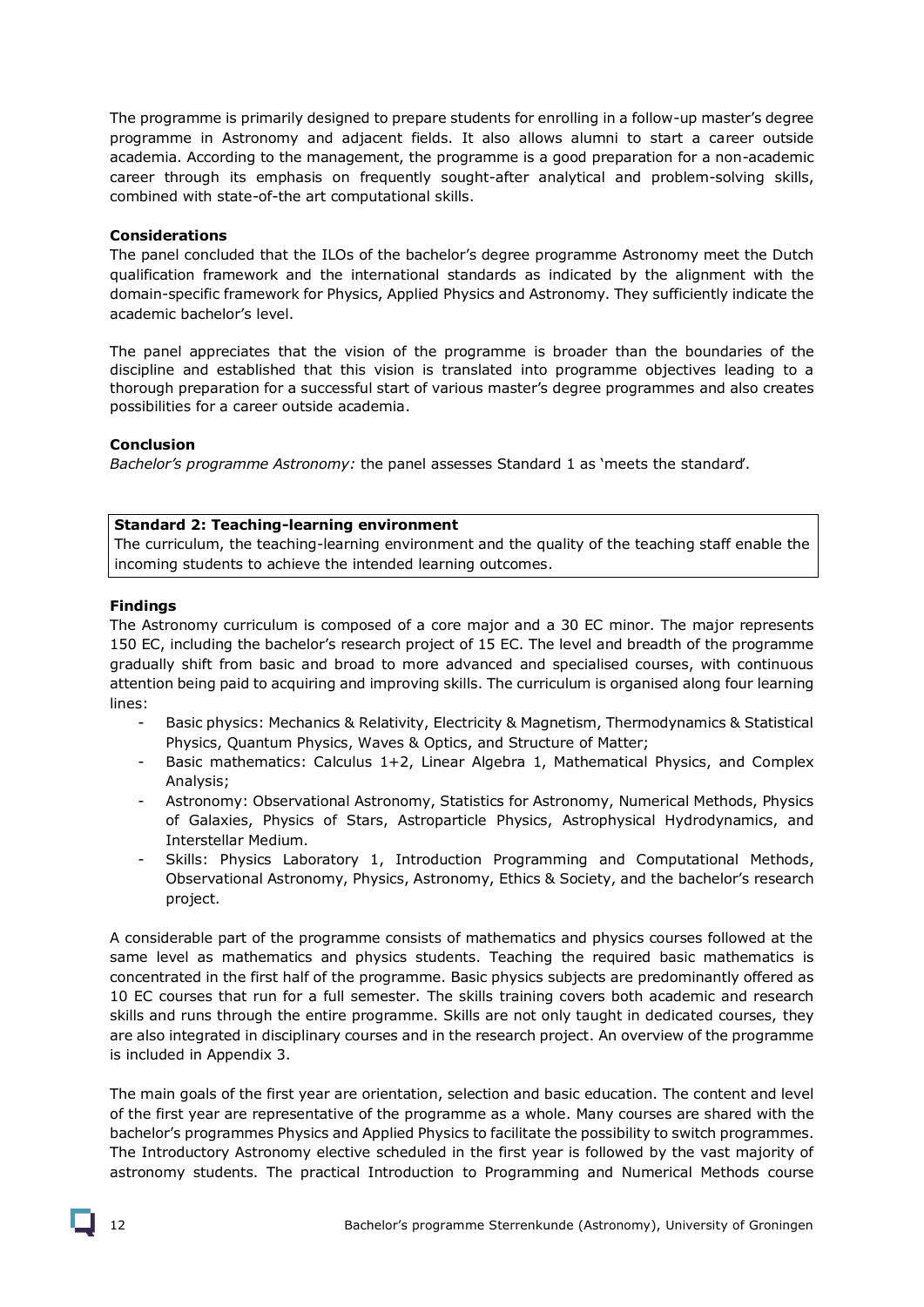provides students with essential computer programming skills in Python. The Observational Astronomy course deals with practical aspects of optical observational astronomy. The second year contains the Physics of stars and Physics of galaxies courses. The third year consists of two quarters dedicated to a minor and two quarters with courses for the major. Students can choose between a deepening physics minor, the Astronomy minor and the Instrumentation and Informatics minor. Students can also choose from about 30 broadening minors offered within the University of Groningen or by other universities in the Netherlands or abroad. Most students take the minor programme in Astronomy. The astronomy courses in the third quarter of the third year are largely directed towards the theoretical understanding of the physics involved in astronomical phenomena and processes.

The programme concludes with a bachelor's research project of 15 EC. The research is carried out in one of the research groups at the Kapteyn Astronomical Institute or the NWO institutes SRON or ASTRON, where the student conducts supervised but independent and individual research in a master-apprentice relationship with the supervisor. At the end of the project, the student writes a thesis based on his or her work. All students present their research at the Bachelor symposium, in front of a public composed of supervisor, examiners, faculty members, and peers.

In reaction to remarks made by students in the self-evaluation report, the panel discussed the position of the minor in the curriculum with the programme representatives. The minor courses contain a lot of important and useful information on cosmology, radio astronomy, high-energy astrophysics and mechanics, and students who do not follow the minor miss out on a lot of useful information. Some students mentioned that they somehow feel forced to choose this minor. The staff agrees that the minor contains some courses that are in fact relevant for all astronomy students, and also for some physics students, but in their view it is possible to choose another (smaller) minor of 15 EC and do these specific courses as well. The reason to include courses like Cosmology in the minor is to enable Physics students to take these courses.

In principle, the panel appreciates the room created in the curriculum for a minor, particularly since the size of 30 EC also gives the students the opportunity to go abroad. However, not all students feel free to take this opportunity, as the Astronomy minor contains courses relevant to them. As a result, they feel forced to choose the Astronomy minor or follow its courses in an extracurricular manner. The panel advises the programme management to reconsider the position of some of the courses in the astronomy minor to make them available to all students without sacrificing opportunities to follow a broadening minor.

Students are in general very satisfied with the curriculum. They appreciate the focused training in computer skills. The skills they acquire in this training turn out to be very useful for their future career. However, they feel that the training in other skills, like presenting, academic writing and group work, lags behind. The panel agrees with the students and notes that the Skills learning line mainly focuses on technical skills. It advises the programme to strengthen training of these nontechnical skills in the Skills learning line.

Astronomy is a closely knit community with short links between the teaching staff and the students. Students are involved in the research groups from an early stage in the curriculum. The astronomy students have a very active study association which organises rehearsal and practice sessions for exams, company visits and talks by the industry. Almost all students, both national and international, are active in the study association. The fact that astronomy is housed in its own building with its own facilities also adds to a sense of community. In the first semester of the first year, students are placed in mentor groups. These mentor groups support the students to get acquainted with university teaching and learning and are aimed at group building and developing study skills. Student numbers are increasing; student enrolment in the bachelor's programme increased from 19 in 2013 to 69 in 2018. This increase is a challenge for the community feeling as well as for the facilities and the housing.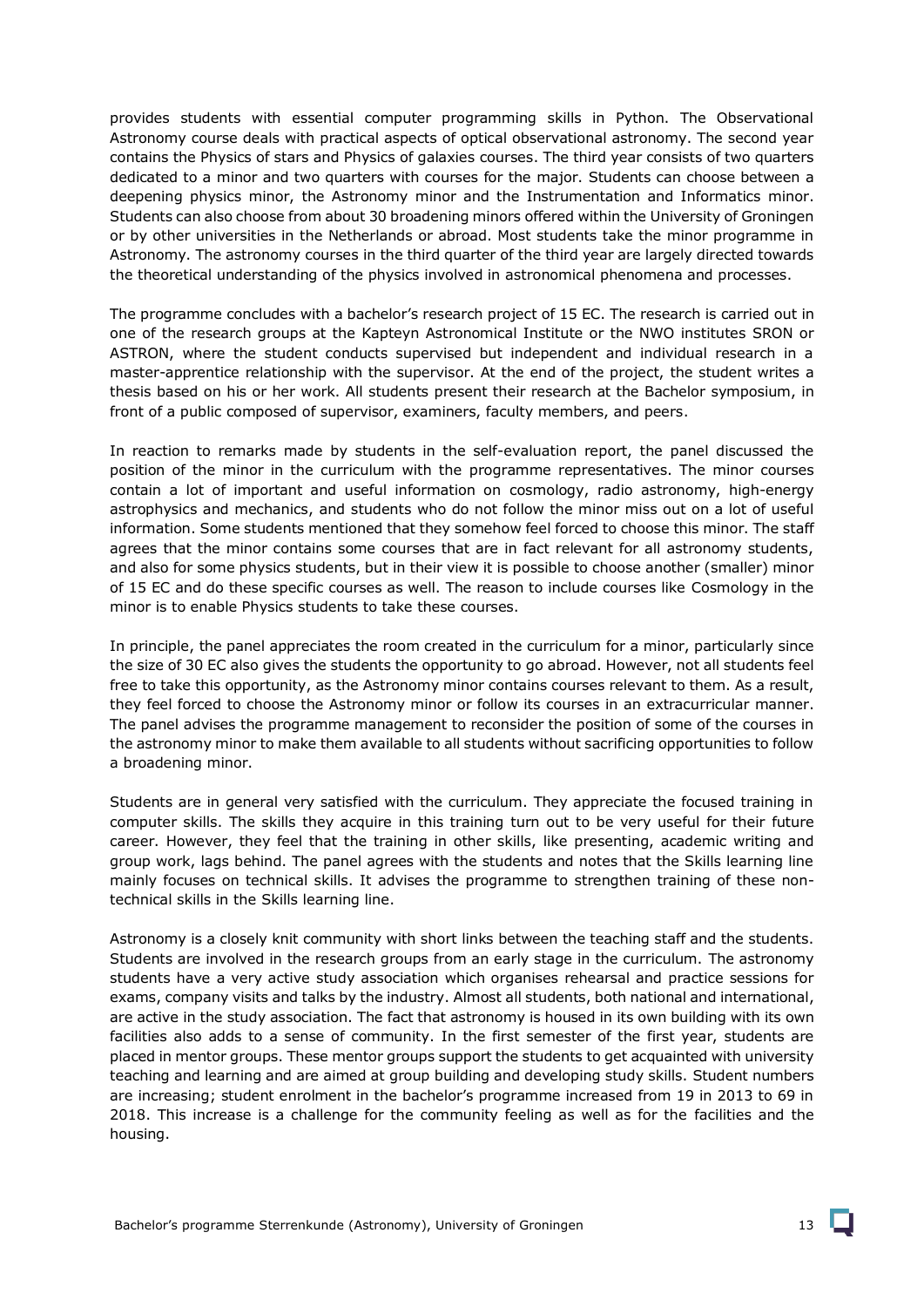The panel finds the curriculum to be well-developed, managed and implemented, and there is a good alignment between it and the intended learning outcomes. It appreciates the coherent learning lines in the programme and established that there is ample attention paid to the development of skills.

The University of Groningen chose to offer the programme in English with the aim to create an international academic environment, with the goal of adapting the students to the dominant modes of communication in science and thereby preparing students for their future career. This choice is sufficiently substantiated according to the panel.

#### *Teaching forms*

Courses are generally taught in the form of lectures and tutorials, with various levels of studentteacher interactivity. Active participation by the students is promoted and expected in the tutorials and during practical work and other group-based work forms. A substantial part of the astronomy curriculum concerns courses aimed at practising computer tasks, computer simulations, astronomical observations and data analysis. These tasks are typically executed in small groups of two or three students. In the individual bachelor's research project, students experience the full cycle of scientific research and show that they are able to carry out the full process of scientific research with a modest level of supervision.

Teamwork and collaboration also figure strongly in a range of extracurricular astronomy-related activities in which all bachelor's students get involved. As mentioned above, the study association organises rehearsal and practice sessions for exams. Students are also involved as volunteers in the active outreach programme of the Kapteyn Astronomical Institute. It integrates them in the institute and provides an excellent platform for working in a team and developing presentation and dissemination skills. The panel very much appreciates this strong involvement of the study association in the institute and recognises the added value of these activities, considering the fact that the students are involved in the organisation. However, it also sees the risk that these educational activities could take the role of skills education that belongs in the core curriculum. It advises the programme management to ensure that the activities offered by the study association remain purely extracurricular in addition to the skills education offered within the programme.

#### *Feasibility*

The academic year is divided into two semesters, each divided into two periods of eight instruction weeks followed by two exam weeks. In every period three course components of 5 EC are taught. The nominal workload for students is 40 hours per week. The panel discussed the feasibility of the programme with both the teachers and the students. The students did not indicate any specific obstacles in the curriculum and are satisfied with the feasibility. However, the success rate of the programme could be improved: 60% of the students obtain their bachelor's diploma within 4 years. The programme management aims at 70% in four years. The panel concluded that there are no obstacles in the programme that hinders the students from finishing their studies in time.

#### *Staff*

The tenured staff members contributing to the programme all have a PhD degree and are actively involved in research in the Kapteyn Astronomical Institute. Some 75% of the active teaching staff has acquired a University Teaching Qualification (UTQ). According to the self-evaluation report the Kapteyn staff represents all necessary scientific expertise to take care of the astrophysics courses in the bachelor's programme. The physics courses are taught by staff members of the Van Swinderen Institute, the Zernike Institute, ESRIG and KVI-Cart. The mathematics courses are mostly taught by staff members of the Bernoulli Institute for Mathematics, Computer Science and Artificial Intelligence. PhD students and postdocs are also involved in teaching, mainly as teaching-assistants for tutorials. In the next academic year a mandatory didactical training for PhD students and postdocs will be offered.

The students are positive about the teachers and report that they are accessible, very willing to help and to answer questions. They are also very positive about the added value of the academic advisor;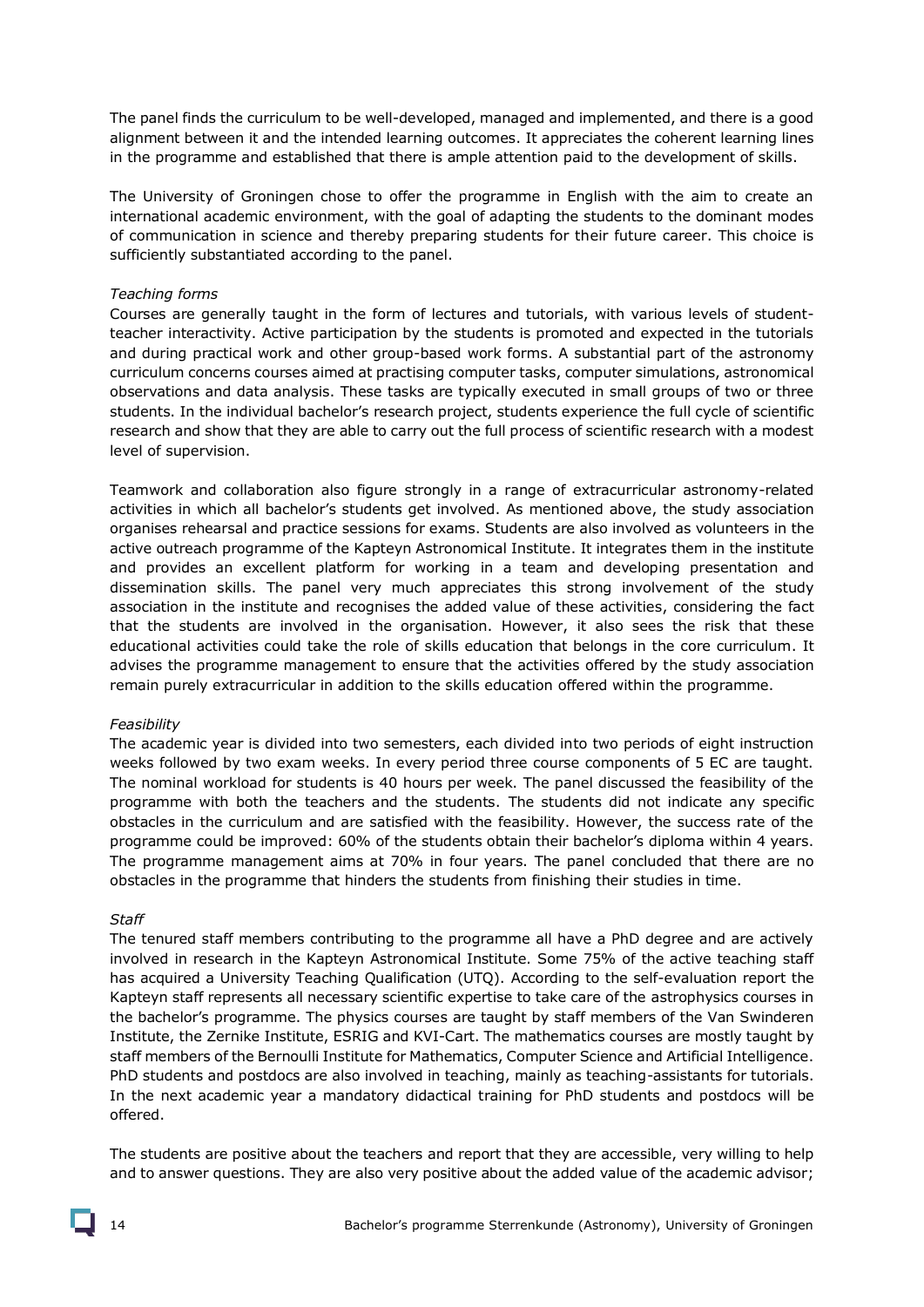she knows how to get things done and helps students with their planning. The English language proficiency of all tenured staff is considered sufficient to good. The teaching staff is very positive about the benefits of the international programme and the use of one consistent teaching language.

The panel established that the bachelor's programme is taught by experts strongly connected to research and that a high proportion of the tenured staff has sufficient didactical training. The proficiency in English of all tenured teacher staff is sufficient.

#### *Facilities*

The University of Groningen has a modest astronomical observatory on the Zernike complex. This is one of the largest optical telescopes in the Netherlands and is used as a teaching platform for astronomy students to learn how to observe the night sky in a professional setting. During the site visit the panel visited the Kapteyn institute, saw the work spaces and the lecture rooms, got an introduction in the use of the dedicated computer facilities and toured the observatory. It confirmed that the Astronomy degree programmes have excellent facilities. The facilities for the students enable them to be part of the scientific community. The housing of the Kapteyn Institute and the dedicated facilities add to the quality of the programme, in the panel's opinion. The students mentioned in the self-evaluation report that the facilities offered by the university are very good. The servers and computers of the Kapteyn Institute are very good, and the assistance from the secretaries and computer group is excellent. Due to the increasing student numbers, however, the amount of working space for students can become a problem. The panel thinks that efforts should be made to keep the facilities on the same level despite the increasing student numbers.

#### **Considerations**

The curriculum of the bachelor's programme Astronomy enables the students to achieve the intended learning outcomes. The panel found the curriculum to be well developed, managed and implemented, and there is a good alignment between it and the intended learning outcomes.

The panel established several positive aspects in the teaching-learning environment. It appreciates that the bachelor's programme is offered by experts who are strongly connected to the Kapteyn Institute. The curriculum is based on well-defined learning lines. The panel appreciates the option to choose a substantive minor of 30 EC, but it advises the programme management to reconsider the position of those courses in the minor timeslot in the curriculum that are relevant for almost all astronomy students.

The training in technical skills, in particular computer skills, is extensive, focused and well appreciated. The training in other, non-technical skills, like academic writing, presentation and group work, could be developed more. The panel advises strengthening these skills in the skills training line.

A very strong aspect of the astronomy programme is the basis in a vibrant academic community and the extensive involvement of the study association. However, the panel also sees the risk that these educational activities could take the role of skills education that belongs in the core curriculum. It advises the programme management to ensure that the activities offered by the study association remain purely extracurricular in addition to the skills education offered within the programme.

The quality of the teaching staff is good, the students are positive about their quality and dedication. The university has an adequate UTQ policy and good intensive training programmes to enhance the didactic quality of the teaching.

The panel also appreciated that there is a mentoring system and that the students are closely followed in the first semester of the first year to support their transition from secondary school to university. The programme is feasible, and the success rates of the students are in line with the national averages in sciences programmes.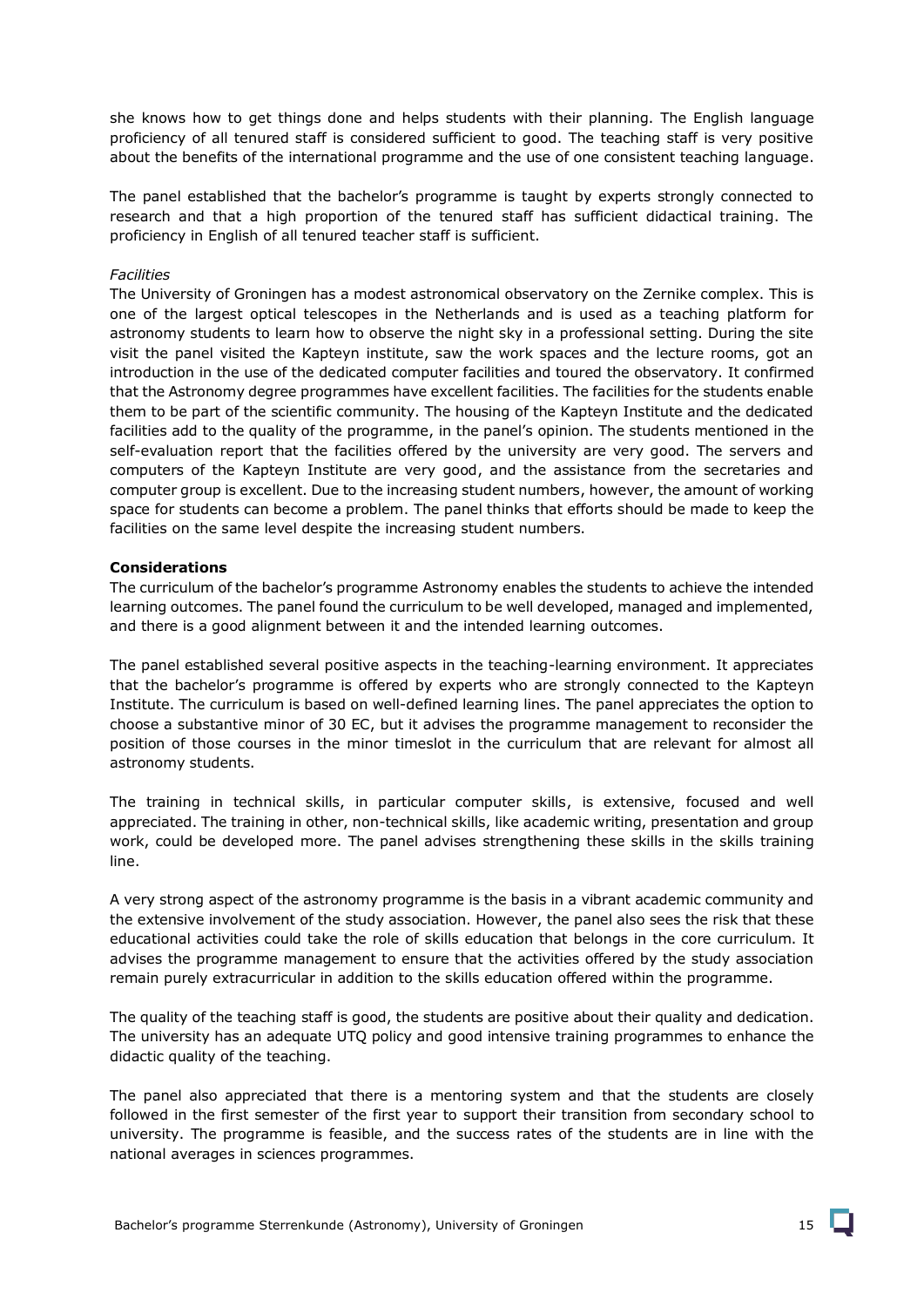The choice to offer the programme in English is sufficiently substantiated according to the panel.

#### **Conclusion**

*Bachelor's programme Astronomy:* the panel assesses Standard 2 as 'meets the standard'.

#### **Standard 3: Student assessment**

The programme has an adequate system of student assessment in place.

#### **Findings**

#### *Assessment policy*

An assessment plan is drafted annually by the programme director and approved by the Faculty Board. It consists of a list of examiners, modes of assessment of all course units, a list of individual Research Project supervisors, and a matrix clarifying the relationship between the learning outcomes of the course units and the final learning outcomes of the degree programme. In addition to this assessment plan at the programme level, a Course Unit Assessment Overview (CUAO) is available for each course. This overview is a systematic description of the links between the learning outcomes, modes of instruction and modes of assessment and grading, and the position of the course in the curriculum. These overviews are updated annually. A summary of the CUAO is made available to the students. The panel studied several CUAOs during the site visit. It is very positive about these overviews.

The programme uses different modes of assessment, such as multiple-choice and written exams, assignments, oral exams, presentations, reports and research projects. The preferred assessment method throughout the curriculum gradually shifts towards ones more suited to assessing higher levels of knowledge and skills, reaching the level of independent creation during the research project.

As a rule, exams and assignments of course units are always drafted or checked by two lecturers (peer review). Individually supervised course units, like the bachelor's research project, are assessed using a standard assessment form. Furthermore, at least two examiners are involved: the supervisor and a second examiner. The process is guided and monitored by the bachelor's project coordinator, who also takes care of the calibration of the grades with respect to the whole cohort and those of previous years. The panel has seen the assessment forms used for the bachelor's research project and discussed the use of this form as well as the procedure followed by the examiners with the teachers and the Board of Examiners during the site visit. It noticed that there is no grading rubric included in the form and that some of the completed forms lacked motivation for the grades. The students did inform the panel that they received extensive oral feedback on their bachelor's theses and that they were quite satisfied with that. The panel would, nevertheless, recommend formalising motivation of the grading on paper. The panel finds the assessment system and policy adequately developed and implemented.

#### *Board of Examiners*

Since the last programme assessment, several actions have been taken to strengthen the role and task performance of the Board of Examiners (BoE). The BoE is responsible for ensuring the quality of examinations and final assessments. The BoE for the bachelor's and master's degree programmes Astronomy consists of four members, chosen from the teaching staff, and one external member. The BoE checks whether the Assessment Plan is appropriate for the intended learning outcomes of the programme, whether the suggested examiners are qualified for their role, whether there is sufficient variety in the modes of assessment, and whether they are appropriate for the specific learning outcomes.

To check the assessment of the research projects, the BoE annually reviews at least 8 theses. Priority is given to theses with grades 6, 6.5 or 9 and higher. In the last assessment period the BoE generally agreed with the marks awarded by the supervisors. One aspect of improvement identified by the BoE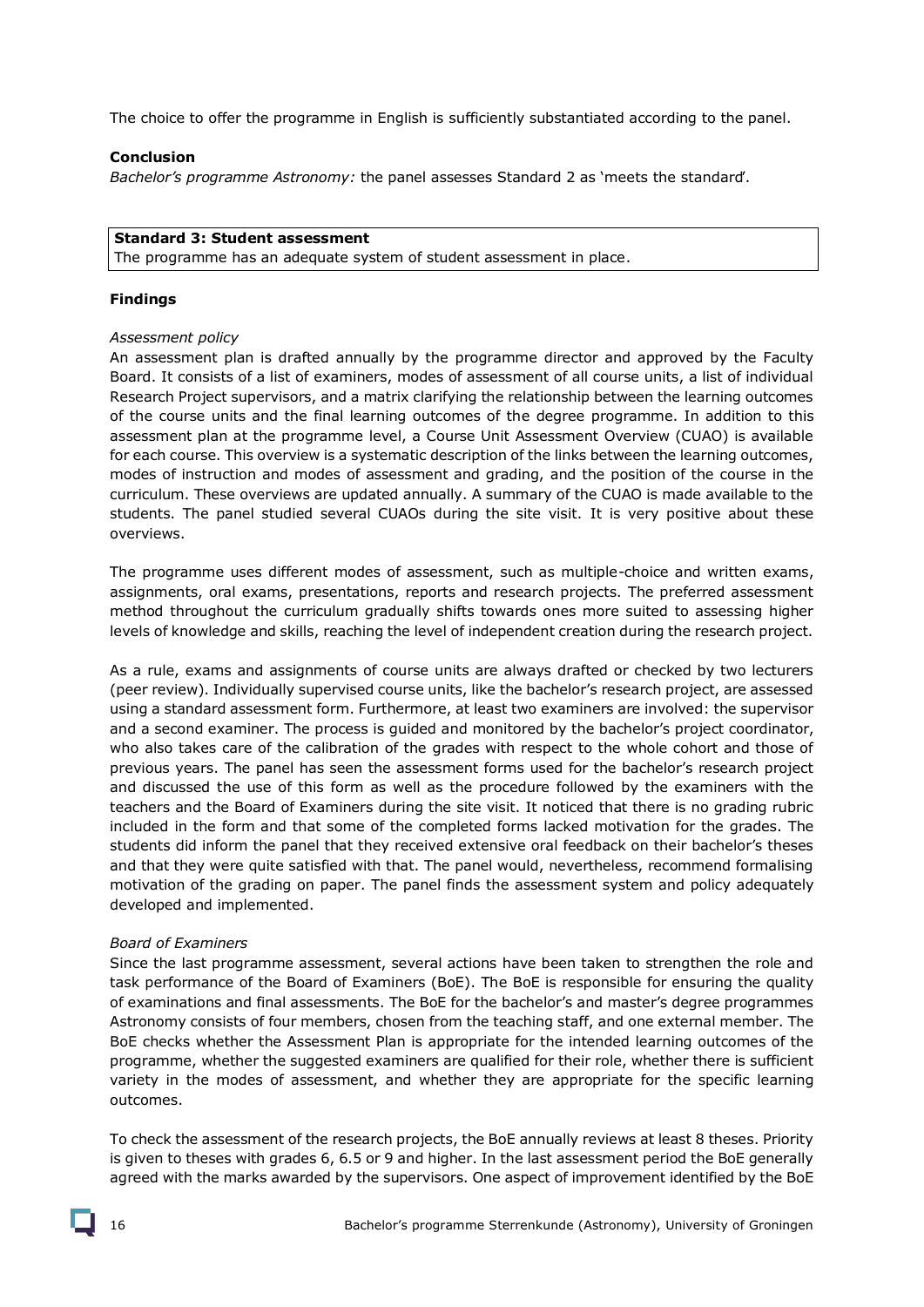was that the supervisors could elaborate more on the justification of grades on the assessment form. This aspect was also noted by the panel, as described above.

The CUAO is an important instrument for the BoE to check the quality of the assessments of the course units. To ensure the quality of examinations, the BoE checks the assessments of about eight course units annually. The panel is positive about the way the BoE is performing its tasks. Its role has obviously been extended and improved in the assessment period. The panel concluded that the examinations, tests and the thesis assessment are transparent, valid and reliable.

#### **Considerations**

The panel finds the assessment system and policy adequately developed and implemented. The courses use a variety of assessment methods, which are aligned with the learning outcomes and the curriculum. The procedures are transparent for teachers and students.

The panel is positive about the way the Board of Examiners is performing its tasks. Its role has obviously been extended and improved in the assessment period. The panel concluded that the examinations, tests and the thesis assessment are transparent, valid and reliable.

The panel particularly values the Course Unit Assessment Overviews (CUAOs) for all courses.

#### **Conclusion**

*Bachelor's programme Astronomy:* the panel assesses Standard 3 as 'meets the standard'.

#### **Standard 4: Achieved learning outcomes**

The programme demonstrates that the intended learning outcomes are achieved.

#### **Findings**

The self-evaluation report indicated that the bachelor's programme Astronomy guarantees that students are educated regarding knowledge, skills, and attitude as specified in the learning outcomes by presenting a matrix of the intended learning outcomes and the curriculum. The panel verified this matrix and concluded that the curriculum ensures that graduates have achieved the intended learning outcomes. It studied a selection of ten bachelor's theses and their assessments. The theses showed that the graduates are capable of drawing up a research question and designing, planning and conducting research. They demonstrated that they are able to report on their research, are aware of the societal, ethical and social aspects of their subject, and are able to write the report in English. The theses revealed that the minimum level required for a bachelor's programme Astronomy had been exceeded.

According to the self-evaluation report, the majority of the bachelor's graduates continue their studies with the master's programme Astronomy in Groningen. The alumni of the bachelor's programme felt well prepared for their master's programme.

The theses demonstrated that the minimum level required for a bachelor's programme in Astronomy had been reached and in many cases had been exceeded.

#### **Considerations**

The panel concluded that graduates of the bachelor's programme in Astronomy have achieved the intended learning outcomes. The minimum level has been reached and often exceeded. The panel concluded that the programme leads to an internationally competitive level. The panel found the level of the bachelor's theses to be good. The graduates are well prepared for continuing their study in a master's programme.

#### **Conclusion**

*Bachelor's programme Astronomy:* the panel assesses Standard 4 as 'meets the standard'.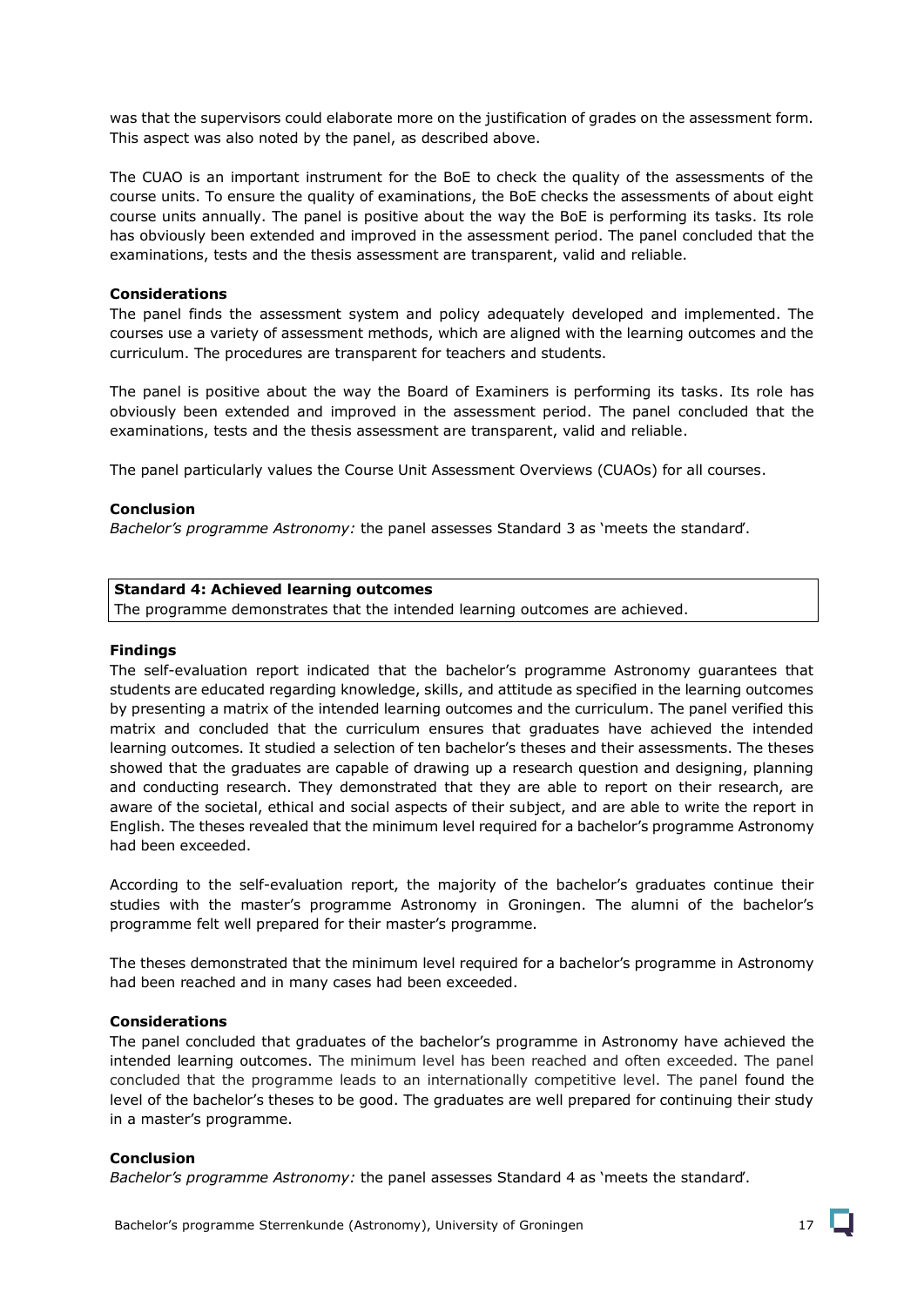### GENERAL CONCLUSION

The panel judged that the bachelor's programme in Astronomy offered by the University of Groningen meets all standards of the NVAO assessment framework for a limited programme assessment. It therefore recommends accreditation of the programme.

#### **Conclusion**

The panel assesses the *bachelor's programme Astronomy* as 'positive'.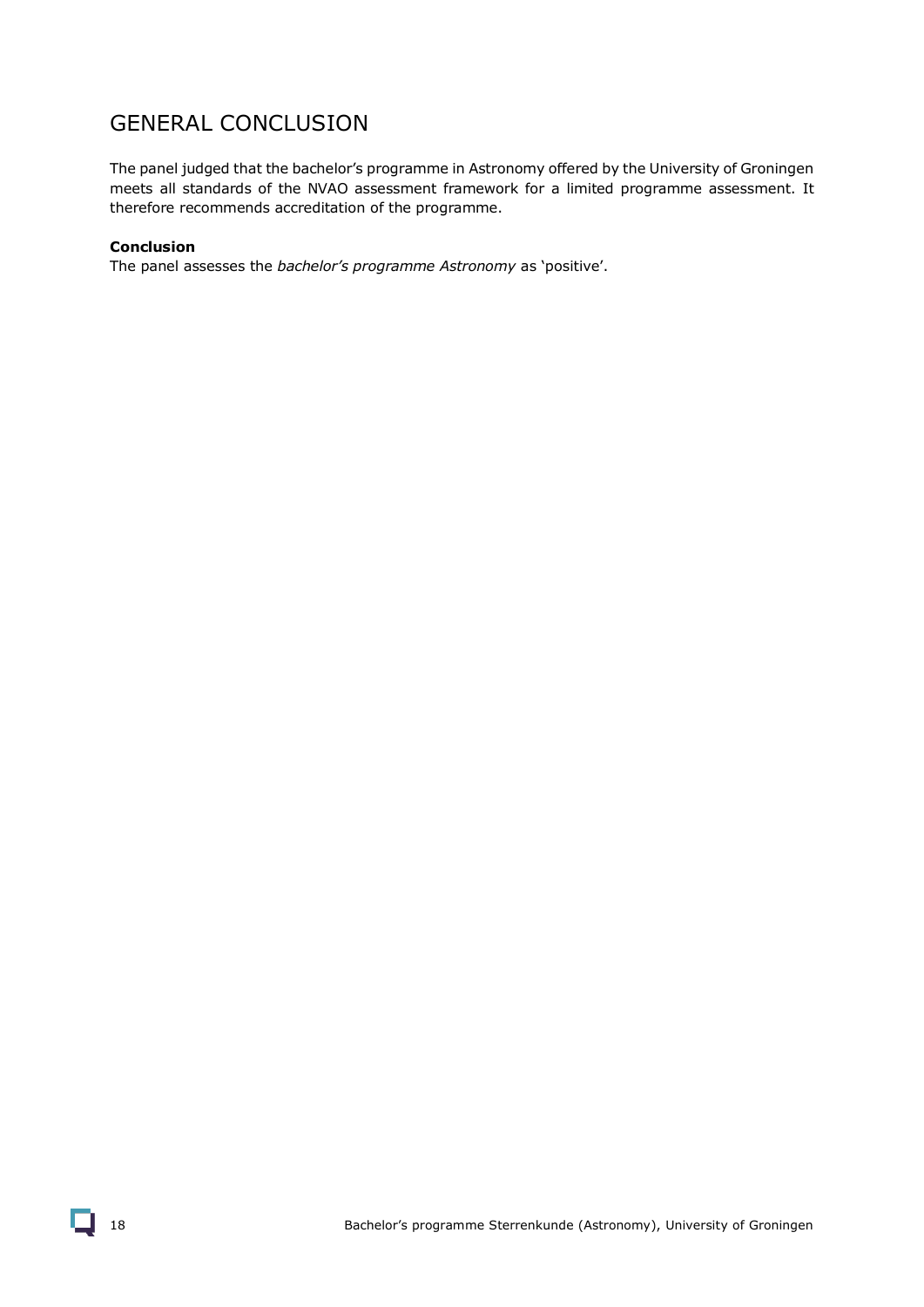### <span id="page-18-0"></span>**APPENDICES**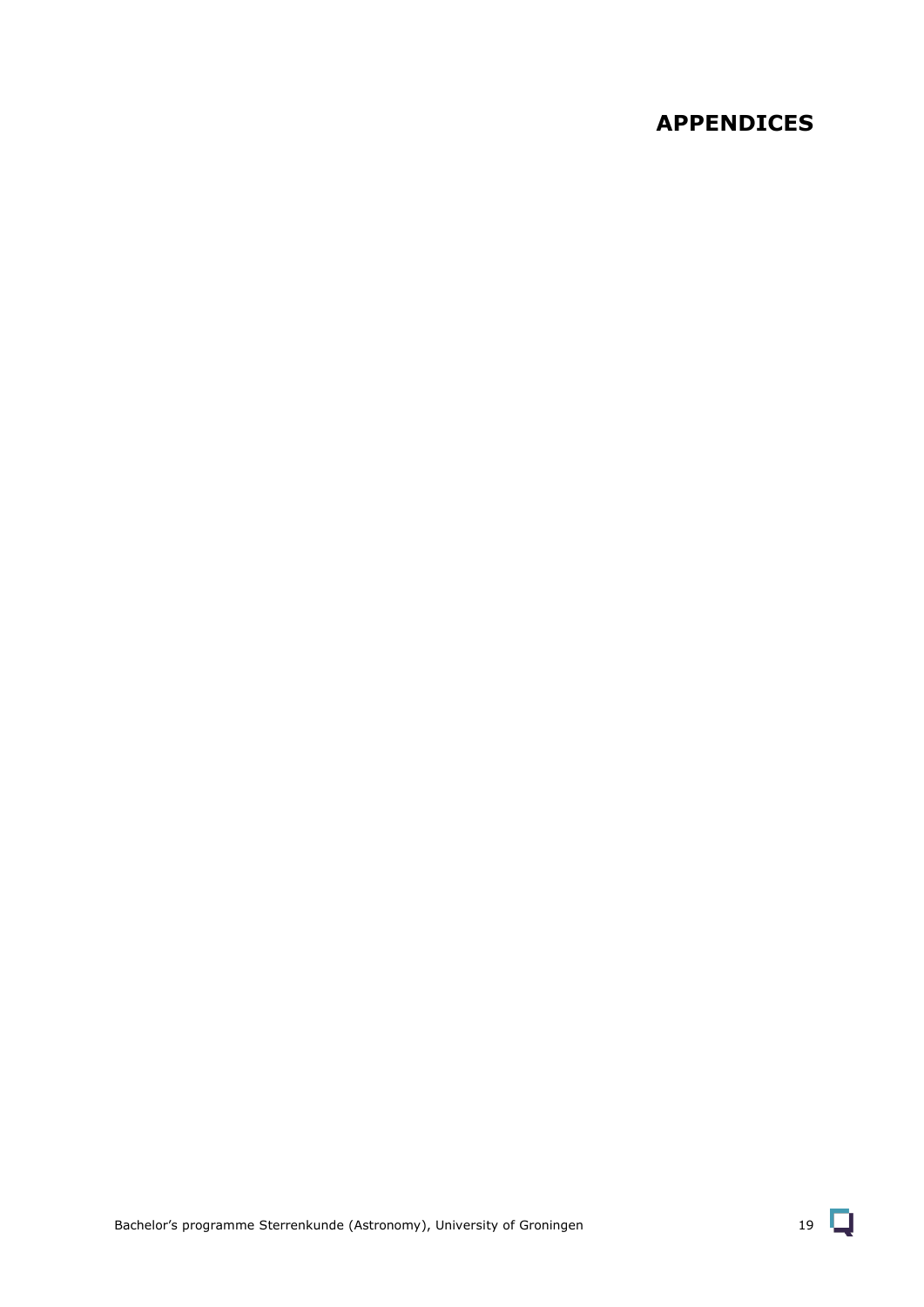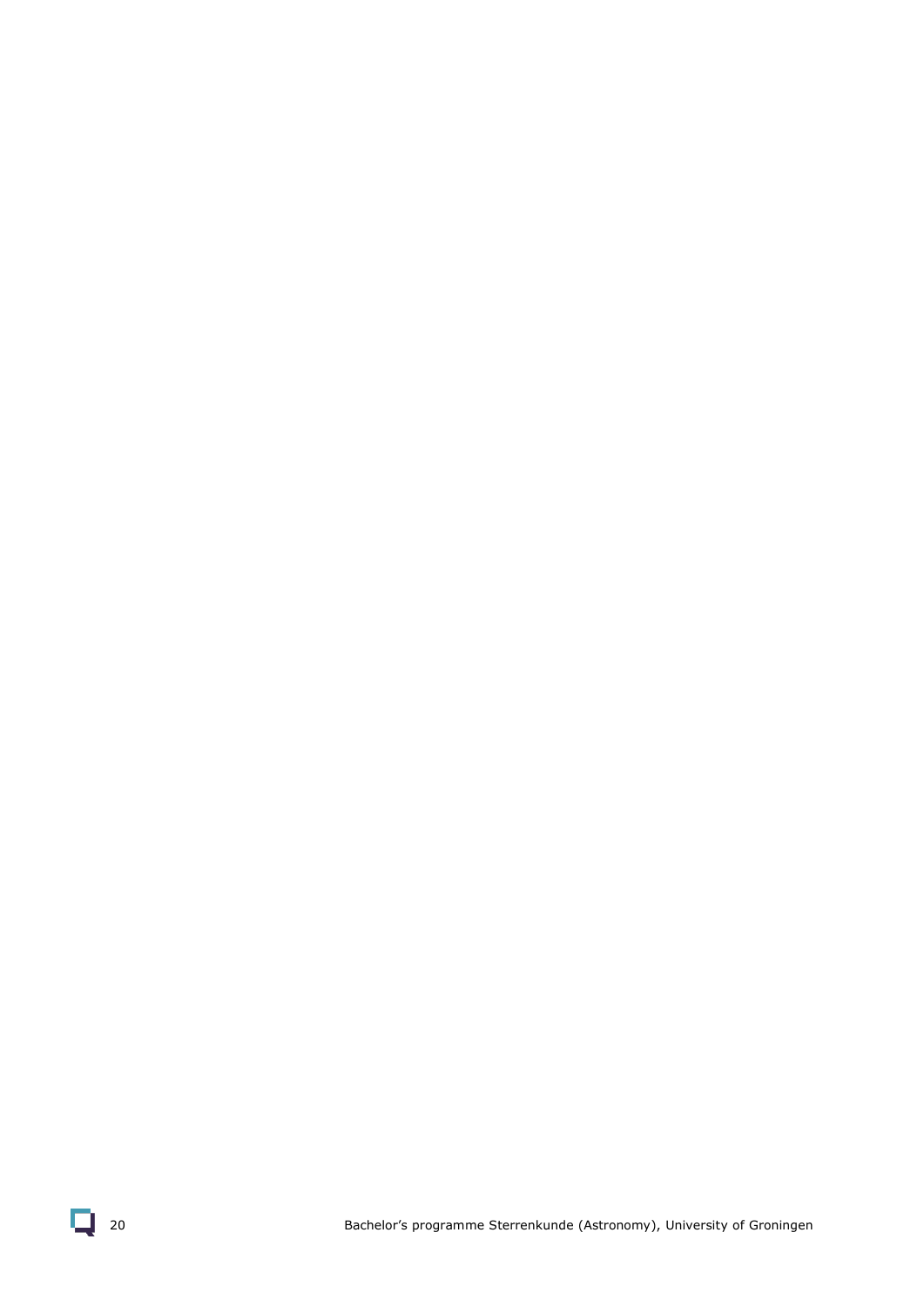### <span id="page-20-0"></span>APPENDIX 1: DOMAIN-SPECIFIC FRAMEWORK OF REFERENCE

#### **Introduction**

The goal of a university programme is to prepare students for an independent practice of the profession of the relevant discipline, and to give them the ability to apply the knowledge and skills they have acquired. Dutch university programmes in the domain of (applied) physics and astronomy are required to reach a level which allows the graduate to be competitive in the international research or in the job market, in particular with respect to countries which have a high profile in these areas. The domain specific reference frame is meant to be a gauge for reaching this goal.

The framework is based on that used in the Teaching Programme Assessment (Onderwijsvisitatie) of 2013. This in its turn was derived from the qualifications as formulated in the document 'Reference points for the design and delivery of degree programmes in physics', which was a product of the socalled Tuning Project63<sup>1</sup> and, to a lesser extent, the document 'A European Specification for Physics Master Studies' of the European Physical Society (2009). The 2013 framework has been modified and updated in three ways: (1) the programme descriptors are now divided over the usual five Dublin indicators, instead of over the original three categories: cognitive competences, practical skills, and generic competences, (2) several competences have been rephrased, (3) the competence 'Estimation skills' has been added.

The descriptors for the programmes have been formulated in terms of competences acquired by the graduating student, which leads to specific requirements for the curriculum. Programmes with the same name at different (Dutch) universities will in general not be identical. Different specialisations in the research staff or focus on particular subjects leads to differences in the eligible part of the programmes, and there is a structural difference between (the goals of) general universities and universities of technology. As a consequence, there are different ways to comply with the requirements of the reference frame. Essential is that the local choices for, and focus of the programme fit the internationally accepted standards.

#### **Programme descriptors**

The descriptors for the Bachelor's degree programmes in Physics, Applied Physics, and Astronomy are divided over the five Dublin descriptors, where the highest or most relevant descriptor is used for this division. The number in the second column is the 'Rating of importance' at the Bachelor level mentioned in the Tuning Physics document. The competence 'Estimation skills' and the related competence 'Problem solving skills' are combined (ratings 2 and 9). The three colors indicate the type of competence: light color = core curriculum, medium color = familiarity with physics research, dark color = general skills.

 1 In May 2018 a new version of the Tuning document was published, as output of the CALOHEE project (https://www.calohee.eu/). In this document, a different structure of competences is proposed (nine 'disciplines', each divided into 'knowledge', 'skills' and 'wider competences'). The compilers of the present framework have decided to follow the simpler, yet elegant structure of the Tuning 2008 document. Where relevant, aspects of the Tuning (2018) have been incorporated.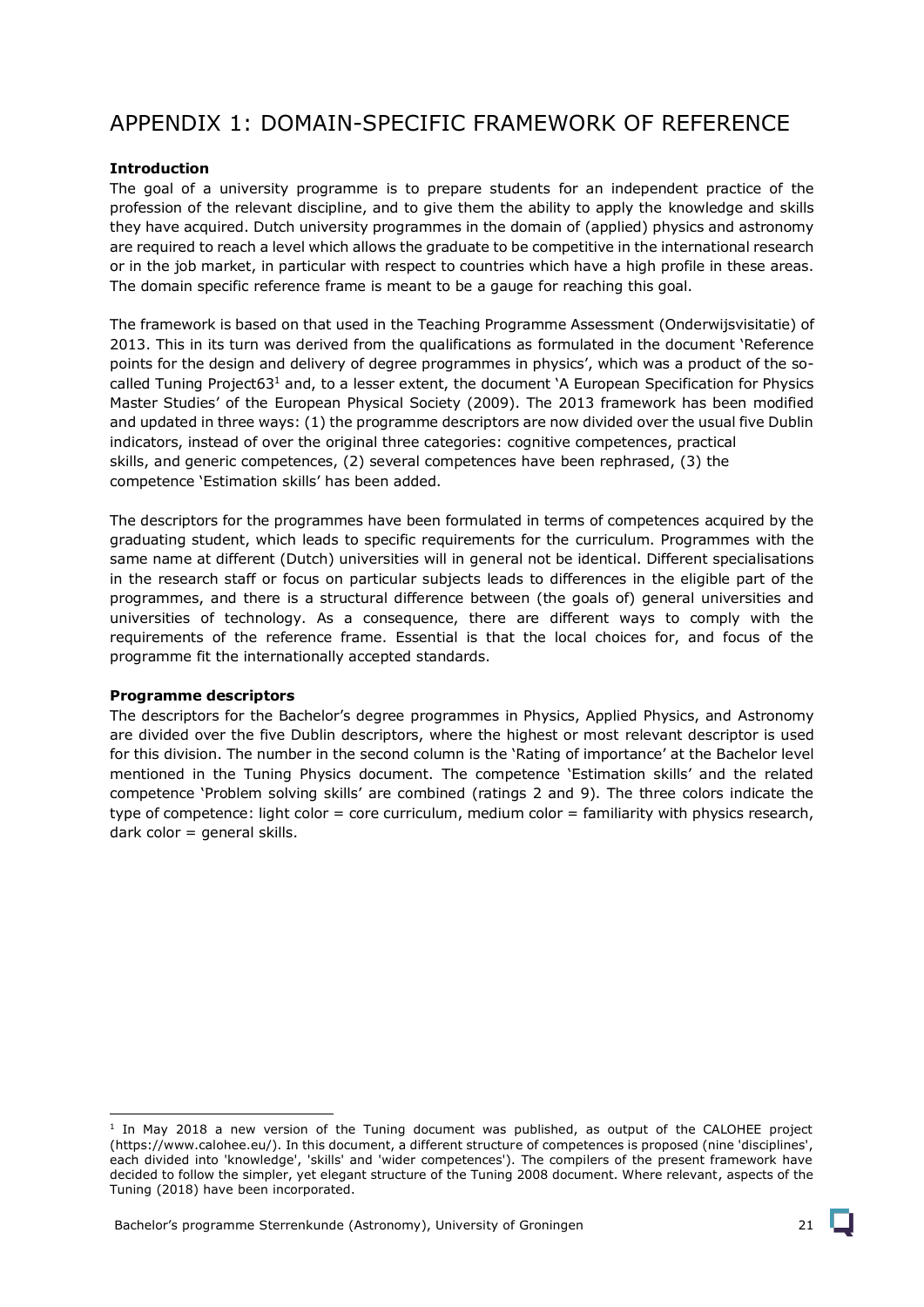### (A) Knowledge and understanding

|    | Rating of<br>importance | Specific<br>competence                          | Description. On completion of the degree<br>course, the student should                                                                                             |
|----|-------------------------|-------------------------------------------------|--------------------------------------------------------------------------------------------------------------------------------------------------------------------|
| A1 | -5.                     | Knowledge<br>and<br>understanding of<br>physics | have a good understanding of the<br>important physical theories (logical and<br>mathematical structure, experimental<br>support, physical phenomena<br>described). |
| A2 | 14                      | Understanding of<br>the physics culture         | be familiar with the most important<br>areas of physics and with the common<br>approaches, which span many areas in<br>physics.                                    |
| A3 | 8                       | Frontier research<br>(MSc only)                 | have a good knowledge of the state of<br>the art in (at least) one of the presently<br>active topics in physics research.                                          |

### (B) Applying knowledge and understanding

|           |      | Specific<br>competence                                 | Description. On completion of the degree<br>course, the student should                                                                                                                                                                                                                                    |
|-----------|------|--------------------------------------------------------|-----------------------------------------------------------------------------------------------------------------------------------------------------------------------------------------------------------------------------------------------------------------------------------------------------------|
| <b>B1</b> | 2, 9 | Problem<br>solving<br>Estimation<br>skills,<br>skills. | be able to frame, analyse and break down<br>a problem in phases defining a suitable<br>algorithmic procedure; be able to evaluate<br>clearly the orders of magnitude in<br>situations which are physically different,<br>but show analogies, thus allowing the use<br>of known solutions in new problems. |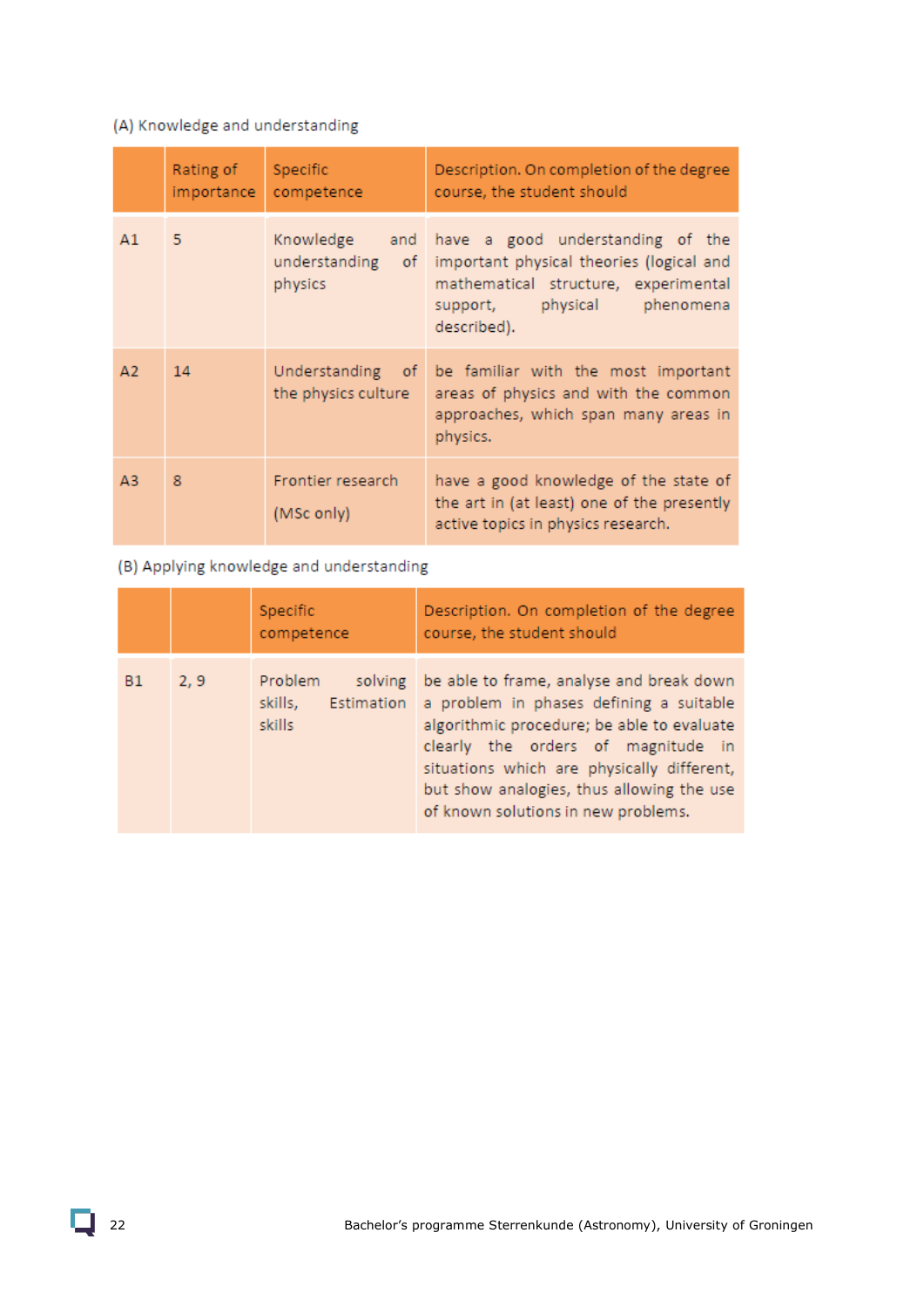| <b>B2</b> | $\mathbf{1}$ | Modelling skills                                        | be able to identify the essentials of a<br>process/situation and to set up a working<br>model of the same; be able to perform the<br>required approximations; i.e. critically think<br>about how to construct physical models.                                                                                                                                  |
|-----------|--------------|---------------------------------------------------------|-----------------------------------------------------------------------------------------------------------------------------------------------------------------------------------------------------------------------------------------------------------------------------------------------------------------------------------------------------------------|
| <b>B3</b> | 7            | Mathematical skills                                     | be able to understand and master the use<br>of the most commonly used mathematical<br>and numerical methods.                                                                                                                                                                                                                                                    |
| <b>B4</b> | 10           | <b>Experimental skills</b>                              | have become familiar with most important<br>experimental methods and be able to<br>perform experiments independently, as<br>well as to describe, analyse and critically<br>evaluate experimental data; and to be able<br>to scientifically report the findings.                                                                                                 |
| <b>B5</b> |              | <b>Computer skills</b>                                  | be able to use appropriate software,<br>language,<br>computational<br>programming<br>tools and methods in physical<br>and<br>mathematical investigations.                                                                                                                                                                                                       |
| <b>B6</b> | 6            | Familiarity<br>with<br>basic and<br>applied<br>research | acquire an understanding of the nature and<br>ways of physics research and of how<br>physics research is applicable to many<br>fields other than physics, e.g. engineering;<br>be able to design experimental and/or<br>theoretical procedures for: (i) solving<br>current problems in academic or industrial<br>research; (ii) improving the existing results. |

### (C) Judgement

| C <sub>1</sub> | 13 | professional<br>Human /<br>skills | be able to develop a personal sense of<br>responsibility; be able to gain professional<br>flexibility through the wide spectrum of<br>scientific techniques offered in the<br>curriculum; be able to organize the<br>learning process, evaluate<br>personal<br>personal work, consult experts for<br>information<br>about<br>(e.g.<br>career |
|----------------|----|-----------------------------------|----------------------------------------------------------------------------------------------------------------------------------------------------------------------------------------------------------------------------------------------------------------------------------------------------------------------------------------------|
|                |    |                                   | opportunities)<br>when<br>and<br>support                                                                                                                                                                                                                                                                                                     |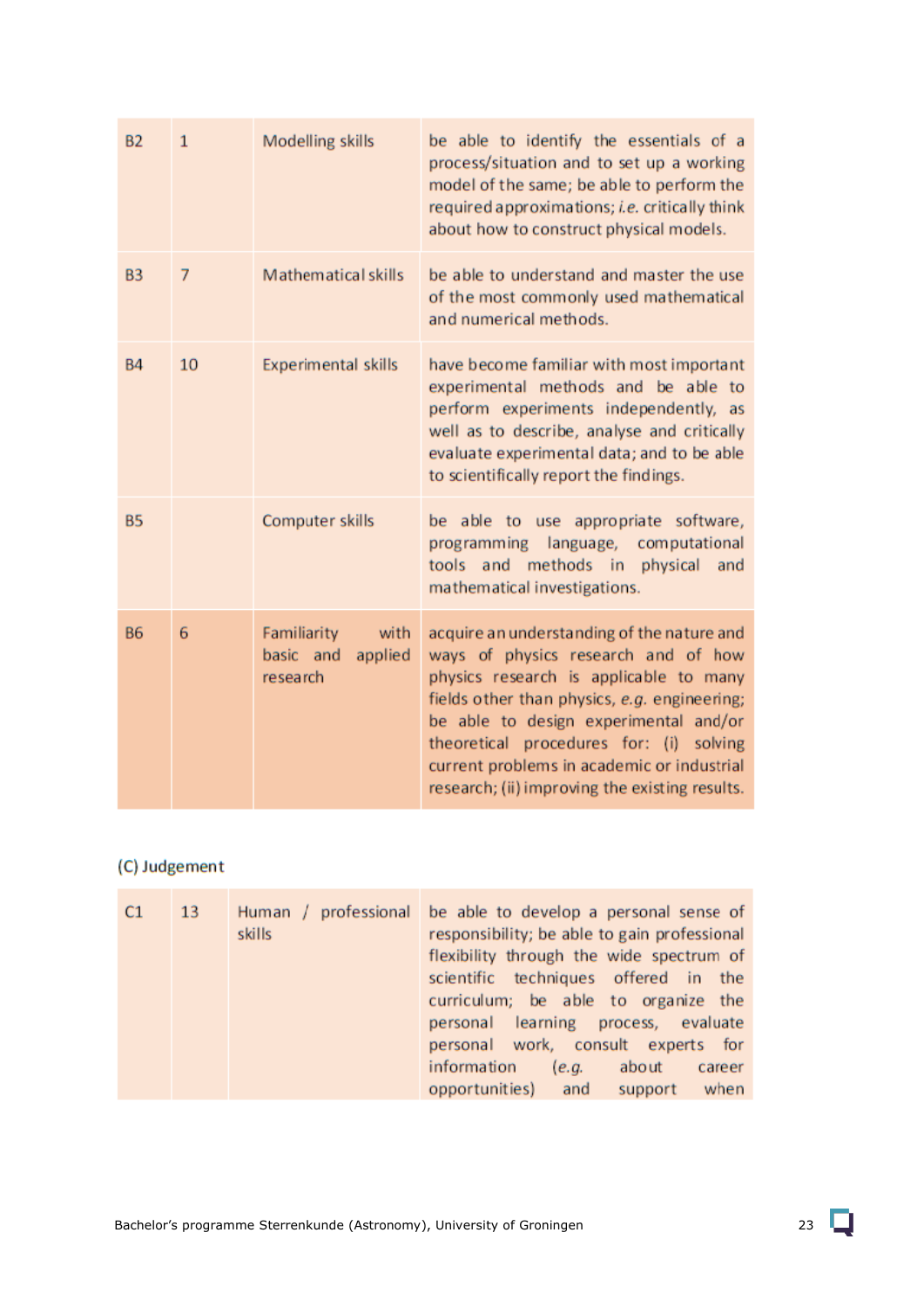|                |    |                                                | appropriate; have had the opportunity to<br>take courses that prepare for teaching<br>physics at secondary school, as well as the<br>opportunity<br>in-depth<br>to to<br>gain<br>interdisciplinary skills.                                                                                                                                                                                                                                                 |
|----------------|----|------------------------------------------------|------------------------------------------------------------------------------------------------------------------------------------------------------------------------------------------------------------------------------------------------------------------------------------------------------------------------------------------------------------------------------------------------------------------------------------------------------------|
| C <sub>2</sub> | 18 | Absolute standards                             | have become familiar with highly regarded<br>research in the field, thus developing an<br>awareness of the highest standards.                                                                                                                                                                                                                                                                                                                              |
| C <sub>3</sub> | 17 | Ethical<br>awareness<br>(relevant for physics) | be able to understand the socially related<br>problems related to the profession, and to<br>comprehend the ethical characteristics of<br>research and of the professional activity in<br>physics and its responsibility to society; be<br>able to conduct processes of decision<br>making and inspect the consequences of<br>actions taking into account principles,<br>norms, values and standards both from a<br>personal and a professional standpoint. |
| C <sub>4</sub> | 12 | Management skills<br>(MSc only)                | be able to work with a high degree of<br>autonomy, even accepting responsibility in<br>(project) planning, and in the managing of<br>structures.                                                                                                                                                                                                                                                                                                           |

### (D) Communication

| D <sub>1</sub> | 11 | <b>Communication skills</b> | be able to listen carefully and to present<br>difficult ideas and complex information in a<br>clear and concise manner to a professional<br>as well as to lay audiences; be able to work<br>in a multidisciplinary or<br>- in<br>an<br>interdisciplinary team. |
|----------------|----|-----------------------------|----------------------------------------------------------------------------------------------------------------------------------------------------------------------------------------------------------------------------------------------------------------|
| D <sub>2</sub> | 16 | Language skills             | be able to read, speak, and write in<br>technical English.                                                                                                                                                                                                     |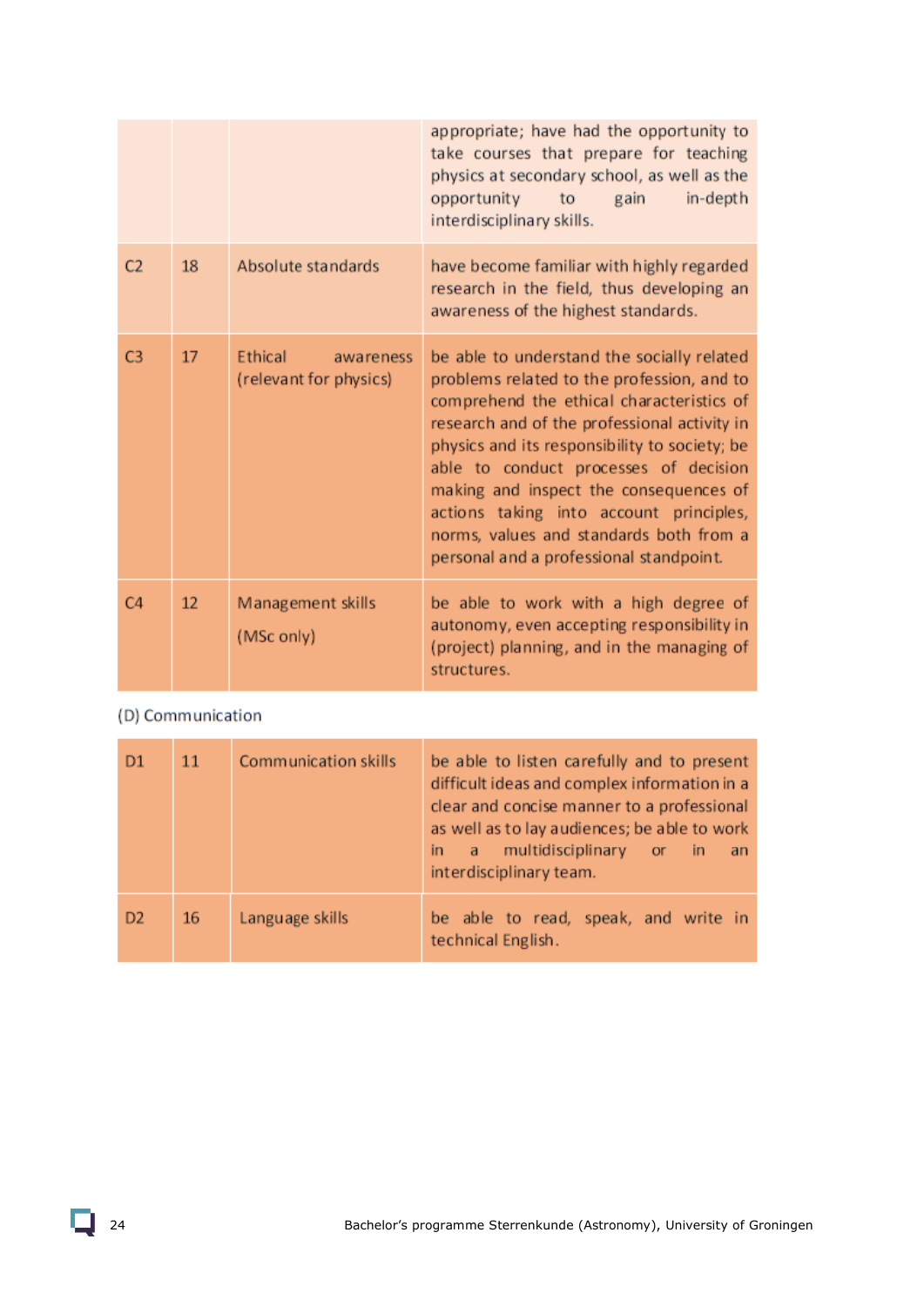### (E) Learning

| E <sub>1</sub> | 3  | Literature search             | be able to search for and use physical and<br>other technical literature, as well as any<br>other sources of information relevant to<br>research work and technical project<br>development.                                       |
|----------------|----|-------------------------------|-----------------------------------------------------------------------------------------------------------------------------------------------------------------------------------------------------------------------------------|
| E <sub>2</sub> | 4  | Learning ability              | be able to enter new fields through<br>independent study; have developed those<br>learning skills that are necessary for them<br>to continue to undertake further study with<br>a high degree of autonomy (lifelong<br>learning). |
| E <sub>3</sub> | 15 | Updating skills<br>(MSc only) | enjoy the facility to remain informed of<br>new developments and methods, and be<br>able to provide professional advice on their<br>possible impact or range of applications.                                                     |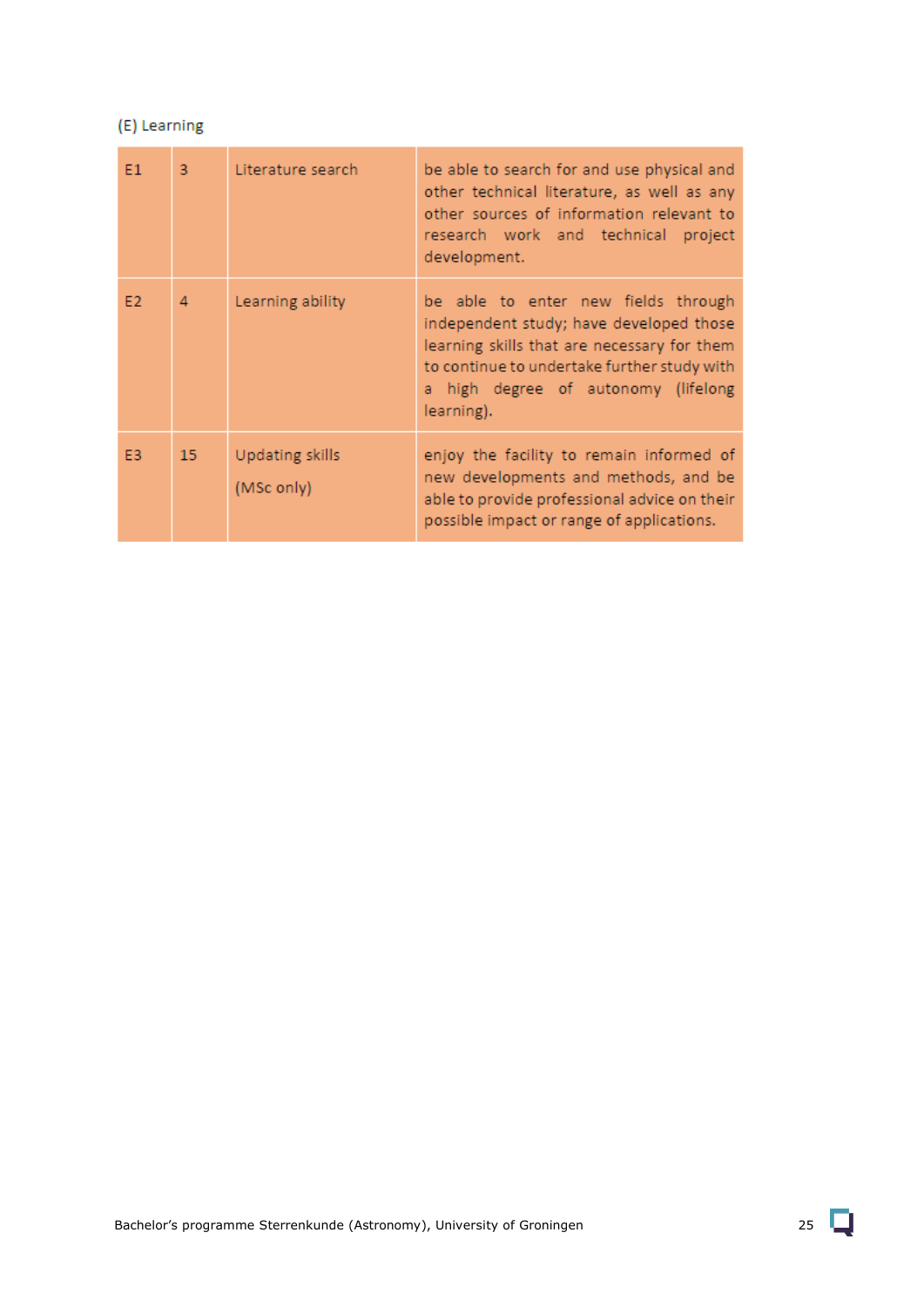# <span id="page-25-0"></span>APPENDIX 2: INTENDED LEARNING OUTCOMES

| Dublin-<br>descriptors               |                       | <b>Learning outcomes</b>                                                                                                                                                                                                                                                     |  |
|--------------------------------------|-----------------------|------------------------------------------------------------------------------------------------------------------------------------------------------------------------------------------------------------------------------------------------------------------------------|--|
| Alumni of the programme have:        |                       |                                                                                                                                                                                                                                                                              |  |
| 1. Knowledge and<br>understanding    | A1                    | general knowledge of the foundations and history of<br>mathematics, natural sciences and technology, in particular<br>those of astronomy and astrophysics.                                                                                                                   |  |
|                                      | A2                    | mastered the basic concepts of Astronomy and Astrophysics<br>are familiar with the interrelationships of these concepts                                                                                                                                                      |  |
|                                      | Aз                    | within their own discipline as well as with other disciplines.<br>in-depth knowledge of several contemporary topics within                                                                                                                                                   |  |
|                                      | A4                    | Astronomy and Astrophysics.<br>familiarity with the quantitative character of the fields of<br>mathematics and natural sciences and an understanding of<br>the methods used in these fields, and particularly within<br>Astronomy and Astrophysics, including computer-aided |  |
|                                      | A5                    | methods.<br>sufficient knowledge and understanding of mathematics<br>and natural sciences to successfully complete a follow-up<br>degree<br>programme<br>in<br>Astronomy<br>Master's<br>and<br>Astrophysics.                                                                 |  |
| Alumni of the programme are able to: |                       |                                                                                                                                                                                                                                                                              |  |
| 2. Applying<br>knowledge and         | В1                    | draw up a research question, design, plan and conduct<br>research and report on it independently with an appropriate                                                                                                                                                         |  |
| understanding                        |                       | degree of supervision. Bachelor's graduates are able to<br>evaluate the value and limitations of their research and<br>assess its applicability outside their own field.                                                                                                     |  |
|                                      | B2                    | translate an astronomy and astrophysics problem into a<br>plan of approach and - taking into account practical<br>boundary conditions - find a solution.                                                                                                                     |  |
|                                      | A4                    | understand the quantitative character of the fields of<br>mathematics and natural sciences and understand the<br>methods used in these fields, and particularly within<br>Astronomy and Astrophysics, including computer-aided<br>methods.                                   |  |
| Alumni of the programme are:         |                       |                                                                                                                                                                                                                                                                              |  |
| 3. Making<br>judgements              | A6                    | aware of the societal, ethical and social aspects involved in<br>the fields of mathematics and natural sciences, and act<br>accordingly.                                                                                                                                     |  |
|                                      | <b>B</b> <sub>4</sub> | able to collaborate in teams on technical-scientific<br>problems.                                                                                                                                                                                                            |  |
|                                      | B6                    | able to assess their own actions and those of others in a<br>natural sciences context, bearing in mind the social/societal<br>and ethical aspects.                                                                                                                           |  |
| Alumni of the programme are able to: |                       |                                                                                                                                                                                                                                                                              |  |
| 4.<br>Communication                  | <b>B</b> 5            | communicate in English, both orally and in writing, in<br>academic and professional contexts, with both colleagues<br>and others. They are familiar with the relevant means of<br>communication.                                                                             |  |
|                                      | B3                    | gather relevant information using modern means of<br>communication and to critically interpret this information.                                                                                                                                                             |  |
| Alumni of the programme are able to: |                       |                                                                                                                                                                                                                                                                              |  |
| 5. Learning skills                   | B7                    | apply learning skills that enable them to pursue a follow-up<br>degree and acquire knowledge in new fields with a high level<br>of autonomy.                                                                                                                                 |  |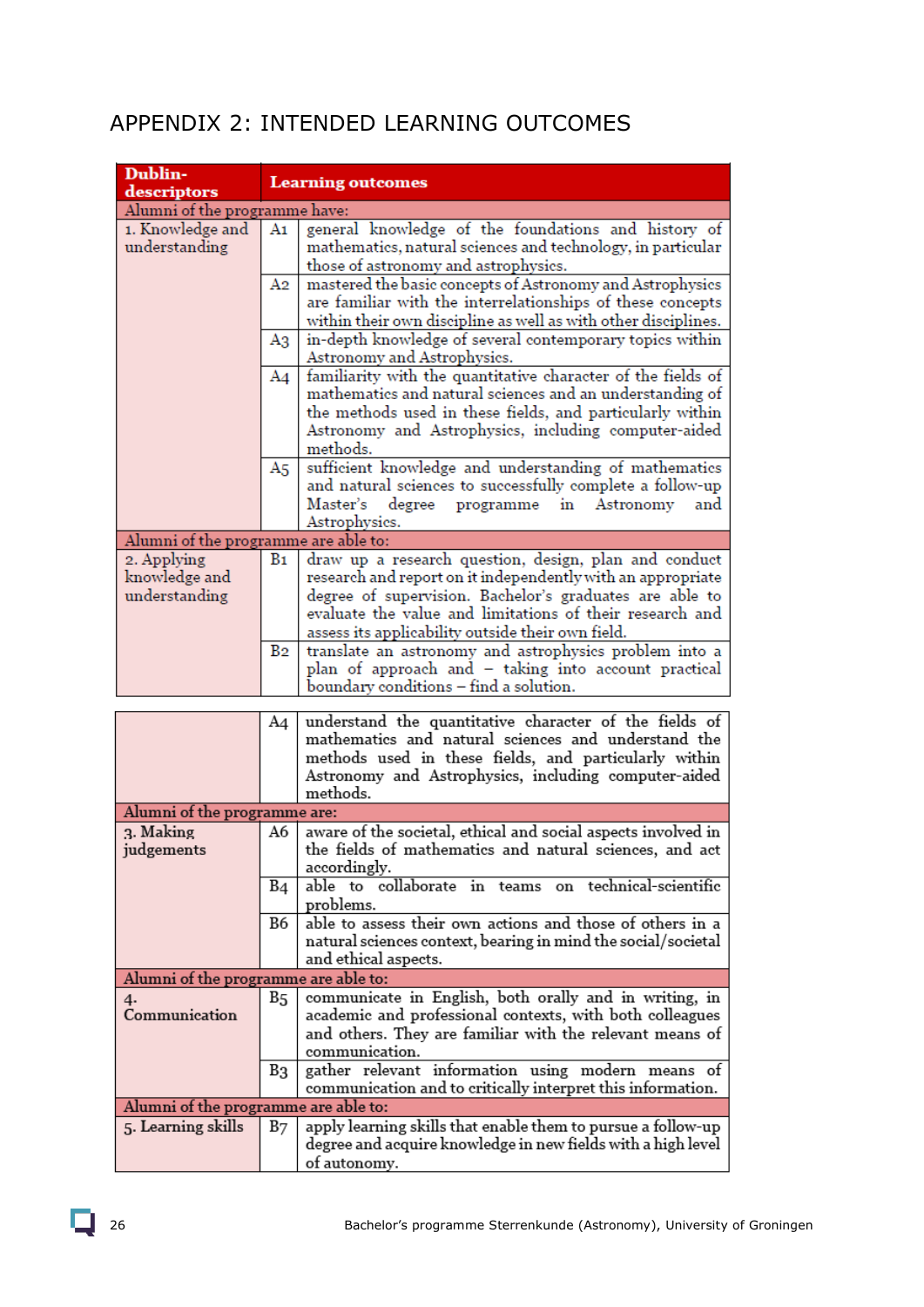### <span id="page-26-0"></span>APPENDIX 3: OVERVIEW OF THE CURRICULUM



Basic physics subjects are predominantly offered as 10 ECTS courses (since 2016-2017) that run for a full semester, rather than the usual 5 ECTS per half-semester.

The four learning lines are:

- Basic Physics: Mechanics & Relativity, Electricity & Magnetism, Thermodynamics & Statistical Physics, Quantum Physics, Waves & Optics, and Structure of Matter;
- Basic Mathematics: Calculus 1 and 2, Linear Algebra 1, Mathematical Physics, and Complex Analysis; in Physics Laboratory 1 elements of Statistics in the context of Error Analysis;
- Astronomy: Observational Astronomy, Statistics for Astronomy, Numerical Methods, Physics of Galaxies, Physics of Stars, Astroparticle physics, Astrophysical Hydrodynamics, and Interstellar Medium;
- Skills: Physics Laboratory 1, Introduction Programming and Computational Methods, Observational Astronomy, Physics, Astronomy, Ethics & Society, BSc research project.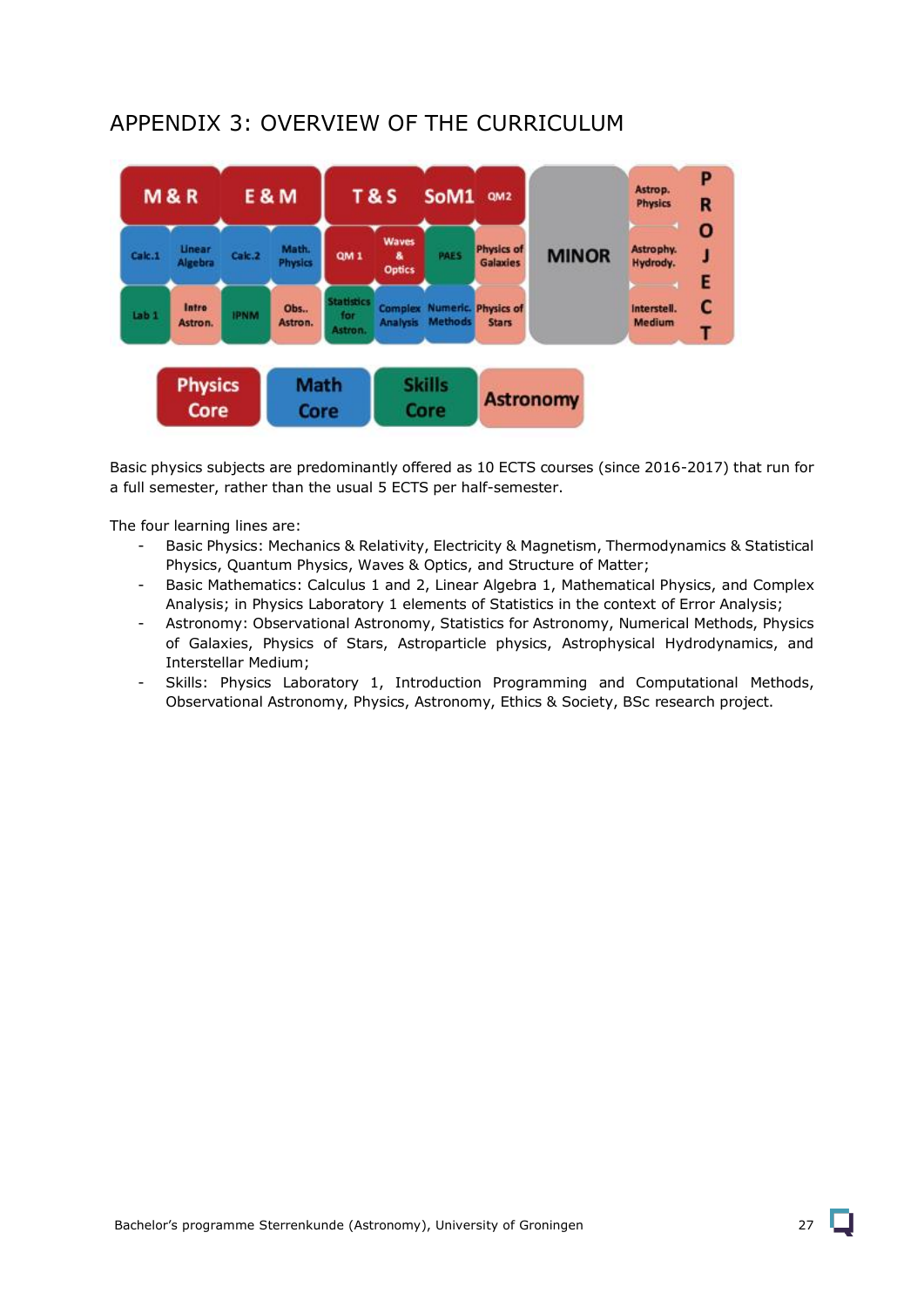### <span id="page-27-0"></span>APPENDIX 4: PROGRAMME OF THE SITE VISIT

#### **12 May 2019**

17.00 – 19.00 Internal panel meeting

#### **13 May 2019**

- 09.00 09.15 Arrival and welcome
- 09.15 09.45 Internal panel meeting
- 09.45 10.45 Management bachelor + master Physics + Applied Physics
- 10.45 11.00 Break
- 11.00 11.45 Bachelor and master students Physics
- 11.45 12.00 Break
- 12.00 12.45 Teaching staff Physics
- 12.45 13.30 Lunch + internal panel meeting
- 13.30 14.15 Show cases, poster presentations by students
- 14.15 14.30 Break
- 14.30 15.15 Bachelor and master students Applied Physics
- 15.15 15.30 Break
- 15.30 16.15 Teaching staff Applied Physics
- 16.15 16.30 Break
- 16.30 17.15 Board of Examiners Physics and Applied Physics
- 17.15 17.30 Break
- 17.30 18.15 Alumni + External Advisory Panel (combined)
- 18.15 18.45 Visit to the observatory

#### **14 May 2019**

- 09.00 09.45 Internal panel meeting (overleg)
- 09.45 10.30 Management bachelor + master Astronomy
- 10.30 10.45 Break
- 10.45 11.30 Bachelor and master students Astronomy
- 11.30 11.45 Break
- 11.45 12.30 Teaching staff Astronomy
- 12.30 13.00 Lunch
- 13.00 13.30 Consultation hour
- 13.30 14.15 Tour of the facilities and poster presentation students
- 14.15 14.30 Break
- 14.30 15.15 Board of Examiners Astronomy
- 15.15 16.00 Internal panel meeting preparation meeting with formal management
- 16.00 17.00 Formeel management (combined)

#### **15 May 2019**

- 09.00 12.00 Concluding panel meeting, formulating judgements
- 12.00 12.15 Preliminary feedback
- 12.15 12.30 Break
- 12.30 13.30 Development Dialogue (combined) including lunch